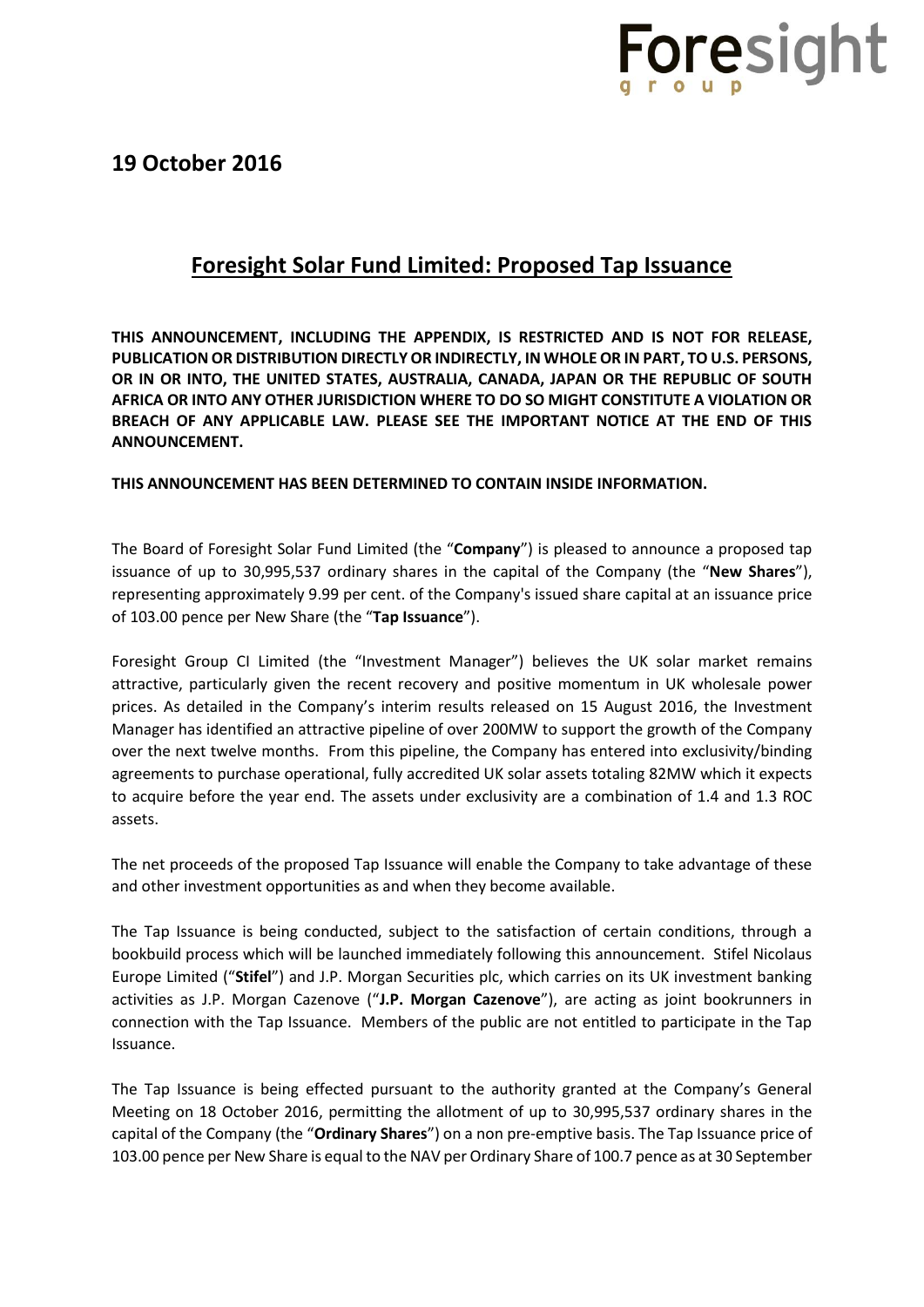## **19 October 2016**

2016 plus an estimate of accrued income attributable to the Company since this date, plus a premium to cover issuance costs.

The New Shares will, when issued, be fully paid and will rank pari passu in all respects with the existing Ordinary Shares, including in respect of the right to receive all future dividends and distributions declared, made or paid by reference to a record date falling after their issue, including without limitation an entitlement to the third quarterly dividend of 1.54 pence in respect of the period from 1 July to 30 September 2016, which was approved by the Directors on 18 October 2016 and will be paid on 31 December 2016.

The Company will apply for admission of the New Shares to listing on the premium listing segment of the Official List of the Financial Conduct Authority (the "**FCA**") and to trading on the main market for listed securities of London Stock Exchange plc (the "**London Stock Exchange**") ("**Admission**"). It is expected that settlement of subscriptions in respect of the New Shares and Admission will take place and that trading in the New Shares will commence at 8.00am (London Time) on Friday 28 October.

The Tap Issuance is conditional upon, inter alia, Admission becoming effective not later than 8.00am on Friday 28 October (or such later date as Stifel and J.P. Morgan Cazenove may agree with the Company and the Investment Manager) and the Placing Agreement dated 19 October 2016 among the Company, the Investment Manager, Stifel and J.P. Morgan Cazenove (the "**Placing Agreement**") becoming unconditional and not being terminated in accordance with its terms. Further details of the Placing Agreement can be found in the terms and conditions of the Tap Issuance set out in the Appendix to this announcement (which forms part of this announcement) (the "**Terms and Conditions**").

By choosing to participate in the Tap Issuance and by making an oral and legally binding offer to subscribe for New Shares, investors will be deemed to have read and understood this announcement (including the Appendix), in its entirety and to be making such offer on the terms and subject to the conditions in this announcement, and to be providing the representations, warranties and acknowledgements contained in the Appendix.

Your attention is drawn to the detailed Terms and Conditions of the Tap Issuance set out in the Appendix to this announcement.

Alex Ohlsson, Chairman of the Company, said, "*The recent upward movements in wholesale power prices have been positive for the sector, and the Company has identified an attractive pipeline of assets that will support the growth of the Company over the next 12 months. Having secured exclusivity over an 82MW operational portfolio, additional funds raised can be deployed quickly into income generating assets thereby avoiding the impact of cash drag on investors."*

### **Tap Issuance Timetable**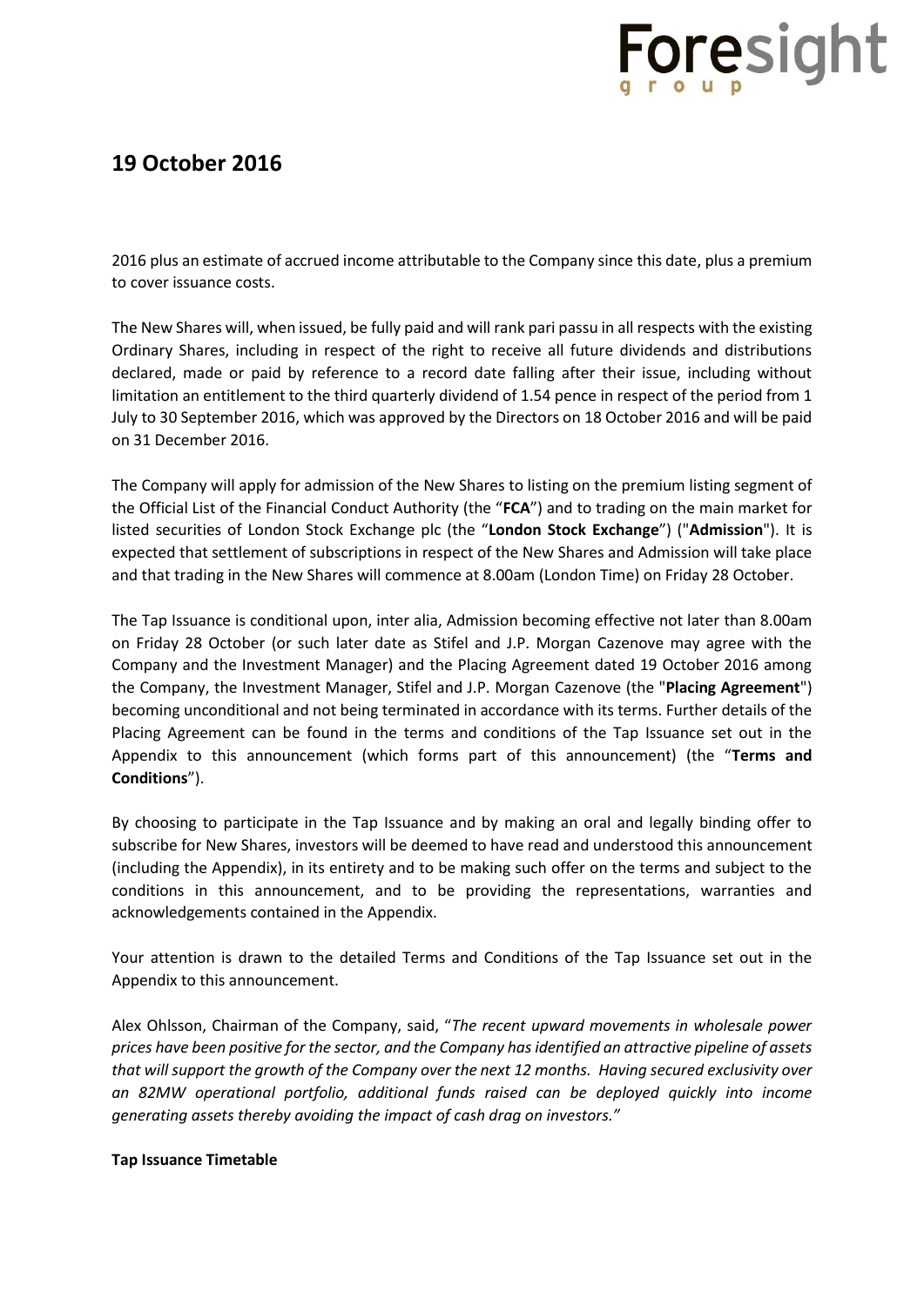

The timetable is subject to change at the discretion of the Company, Stifel and J.P. Morgan Cazenove. The decision to allot any New Shares to placees pursuant to the Tap Issuance shall be at the discretion of the Company, Stifel and J.P. Morgan Cazenove.

| Tap Issuance opens                               | Immediately upon release of this   |  |
|--------------------------------------------------|------------------------------------|--|
|                                                  | announcement on Wednesday 19       |  |
|                                                  | October 2016                       |  |
| Latest time and date for receipt of Tap Issuance | 01:00pm on Tuesday 25 October 2016 |  |
| commitments                                      |                                    |  |
| Results of Tap Issuance announced and Trade Date | Wednesday 26 October 2016          |  |
| Settlement (T+2)                                 | Friday 28 October 2016             |  |

For further information, please contact:

| <b>Foresight Group</b>                                   |                              |                      |
|----------------------------------------------------------|------------------------------|----------------------|
| Elena Palasmith                                          | epalasmith@foresightgroup.eu | +44 (0) 20 3667 8100 |
| <b>Stifel Nicolaus Europe Limited (Joint Bookrunner)</b> |                              | +44 (0) 20 7710 7600 |
| Mark Bloomfield                                          |                              |                      |
| Neil Winward                                             |                              |                      |
| Tunga Chigovanyika                                       |                              |                      |
| J.P. Morgan Cazenove (Joint Bookrunner)                  |                              | +44 (0)20 7742 4000  |
| William Simmonds                                         |                              |                      |

### **Disclaimer**

The information contained within this announcement is deemed by the Company to constitute inside information as stipulated under the Market Abuse Regulations (EU) No. 596/2014). Upon the publication of this announcement via Regulatory Information Service this inside information is now considered to be in the public domain.

This announcement, including the Appendix, and the information contained herein is not for release, publication or distribution, directly or indirectly, in whole or in part, in, into or within the United States (including its territories and possessions, any State of the United States and the District of Columbia), Australia, Canada, Japan or South Africa, or any other jurisdiction where to do so might constitute a violation of the relevant laws or regulations of such jurisdiction.

This announcement does not constitute or form part of any offer or or any solicitation to purchase or subscribe for securities in the United States, Australia, Canada, Japan or South Africa.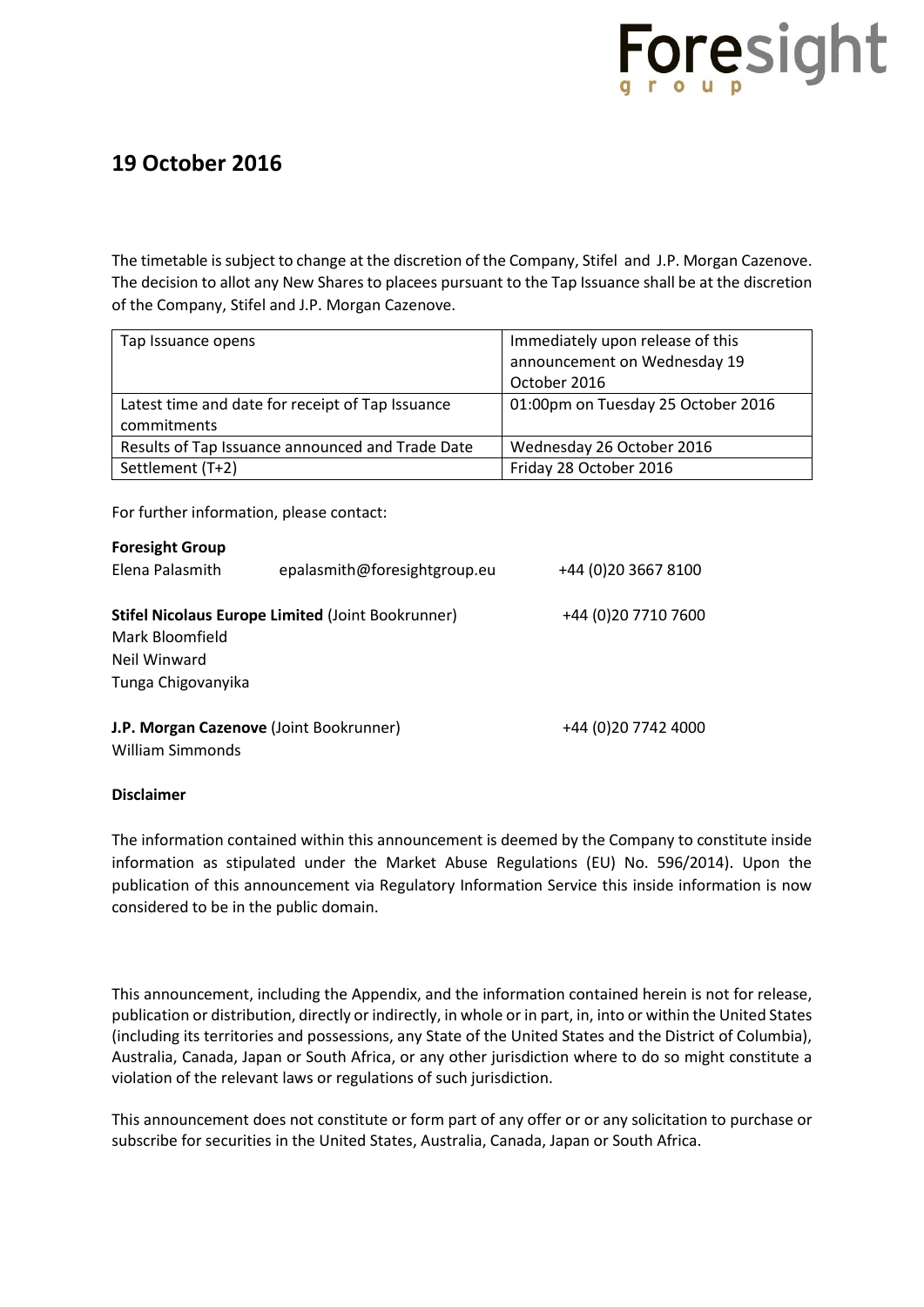## **19 October 2016**

The securities referred to herein have not been, and will not be, registered under the US Securities Act of 1933, as amended (the **"US Securities Act"**) or the U.S. Investment Company Act of 1940, as amended, and may not be offered or sold directly or indirectly in or into the United States or to or for the account or benefit of any U.S. Person (within the meaning of Regulation S under the Securities Act). There will be no public offer of securities in the United States or elsewhere.

The New Shares have not been and will not be registered under the applicable securities laws of Australia, Canada, Japan or South Africa and, subject to certain exceptions, may not be offered or sold, directly or indirectly, in Australia, Canada, Japan or South Africa. There will be no public offering of the New Shares in Australia, Canada, Japan or South Africa or elsewhere.

This announcement, including the Appendix, has been issued by, and is the sole responsibility, of the Company. This announcement is not an offer to sell nor a solicitation to buy any securities in any jurisdiction, nor is it a prospectus for the purposes of Directive 2003/71/EC as amended (including amendments by Directive 2010/73/EU, to the extent implemented in the relevant member state) (the **"Prospectus Directive"**). No prospectus has been or will be prepared or made available in connection with the matters contained in this announcement and no such prospectus is required under the Prospectus Directive to be published in connection with the Tap Issuance. Investors should not subscribe for or purchase any securities referred to in this announcement except on the basis of information about the Company that is publicly available.

This announcement is not an invitation nor is it intended to be an inducement to engage in investment activity for the purpose of section 21 of the Financial Services and Markets Act 2000 (as amended) of the United Kingdom (**"FSMA"**). To the extent that this announcement does constitute an inducement to engage in any investment activity included within this announcement, it is directed at and is only being distributed to: (A) persons in member states of the European Economic Area who are qualified investors within the meaning of Article 2(1)(e) of the Prospectus Directive, (B) if in the United Kingdom, persons who (i) have professional experience in matters relating to investments who fall within the definition of "investment professionals" in Article 19(5) of the Financial Services and Markets Act 2000 (Financial Promotion) Order 2005, as amended (the **"Order"**), or are high net worth companies, unincorporated associations or partnerships or trustees of high value trusts as described in Article 49(2) of the Order and (ii) are "qualified investors" as defined in section 86 of FSMA and (C) otherwise, to persons to whom it may otherwise be lawful to communicate it to (each a **"Relevant Person"**). No other person should act or rely on this announcement and persons distributing this announcement must satisfy themselves that it is lawful to do so. By accepting the terms of this announcement you represent and agree that you are a Relevant Person.

Stifel, which is authorised and regulated in the United Kingdom by the Financial Conduct Authority, is acting exclusively for the Company and is acting for no-one else in connection with the Tap Issuance orthe matters described in this announcement and the contents of this announcement, will not regard any other person as their respective client in relation to the Tap Issuance and will not be responsible to anyone other than the Company for providing the protections afforded to clients of Stifel nor for providing advice in connection with the Tap Issuance and the contents of this announcement or any other transaction, arrangement or matter referred to herein.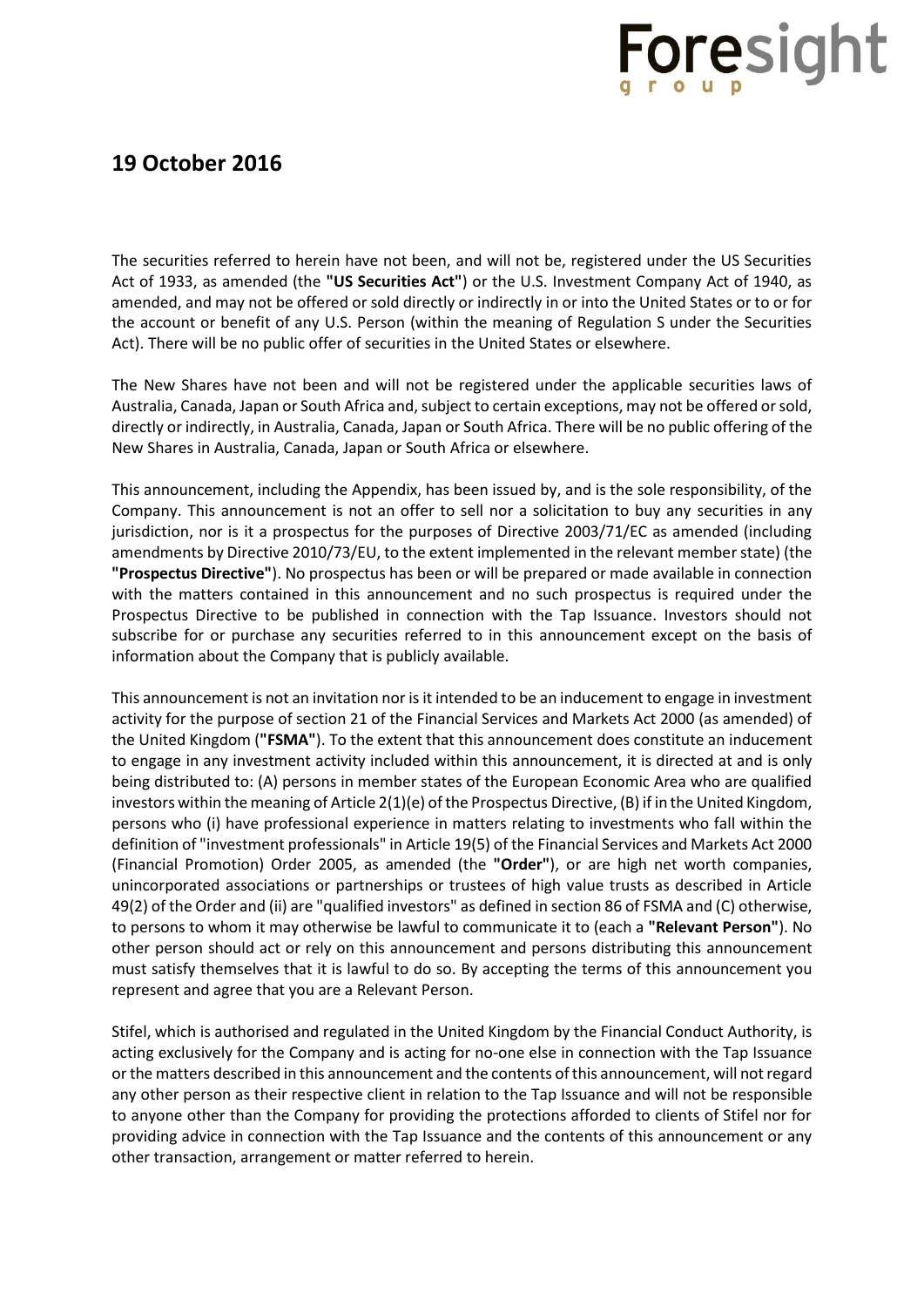## **19 October 2016**

J.P. Morgan Securities plc, which conducts its UK investment banking activities as J.P. Morgan Cazenove, and which is authorised by the Prudential Regulation Authority and regulated by the Prudential Regulation Authority and the Financial Conduct Authority in the United Kingdom, is acting exclusively for the Company and no-one else in connection with the Tap Issuance or the matters described in this announcement and the contents of this announcement, will not regard any other person as their respective client in relation to the Tap Issuance and will not be responsible to anyone other than the Company for providing the protections afforded to clients of J.P. Morgan Cazenove nor for providing advice in connection with the Tap Issuance and the contents of this announcement or any other transaction, arrangement or matter referred to herein.

Apart from the responsibilities and liabilities, if any, which may be imposed on Stifel and J.P. Morgan Cazenove by the Financial Services and Markets Act 2000, as amended or the regulatory regime established thereunder, neither Stifel nor J.P. Morgan Cazenove accepts any responsibility whatsoever, and makes no representation or warranty, express or implied, in relation to the contents of this announcement, including its accuracy, completeness or for any other statement made or purported to be made by it or on behalf of it, the Company, its directors or any other person, in connection with the Company, the Tap Issuance or the New Shares, and nothing in this announcement shall be relied upon as a promise or representation in this respect, whether as to the past or the future. Each of Stifel and J.P. Morgan Cazenove accordingly disclaims all and any liability whatsoever, whether arising in tort, contract or otherwise (save as referred to above), which it might otherwise have in respect of this Announcement or any such statement.

Certain statements in this announcement are forward-looking statements which are based on the Company's expectations, intentions and projections regarding its future performance, anticipated events or trends and other matters that are not historical facts. These forward-looking statements, which may use words such as "aim", "anticipate", "believe", "intend", "estimate", "expect" and words of similar meaning, include all matters that are not historical facts. These forward-looking statements involve risks, assumptions and uncertainties that could cause the actual results of operations, financial condition, liquidity, dividend policy and the development of the industries in which the Company's businesses operate to differ materially from the impression created by the forward-looking statements. These statements are not guarantees of future performance and are subject to known and unknown risks, uncertainties and other factors that could cause actual results to differ materially from those expressed or implied by such forward-looking statements. Given these risks and uncertainties, prospective investors are cautioned not to place undue reliance on forward-looking statements. Forward-looking statements speak only as of the date of such statements and, except as required by the Financial Conduct Authority, London Stock Exchange plc or applicable law, the Company undertakes no obligation to update or revise publicly any forward-looking statements, whether as a result of new information, future events or otherwise.

No statement in this announcement is intended to be a profit forecast and no statement in this announcement should be interpreted to mean that earnings per share of the Company for the current or future financial years would necessarily match or exceed the historical published earnings per share of the Company. The New Shares and the income from them may go down as well as up and investors may not get back the full amount invested on disposal of the New Shares.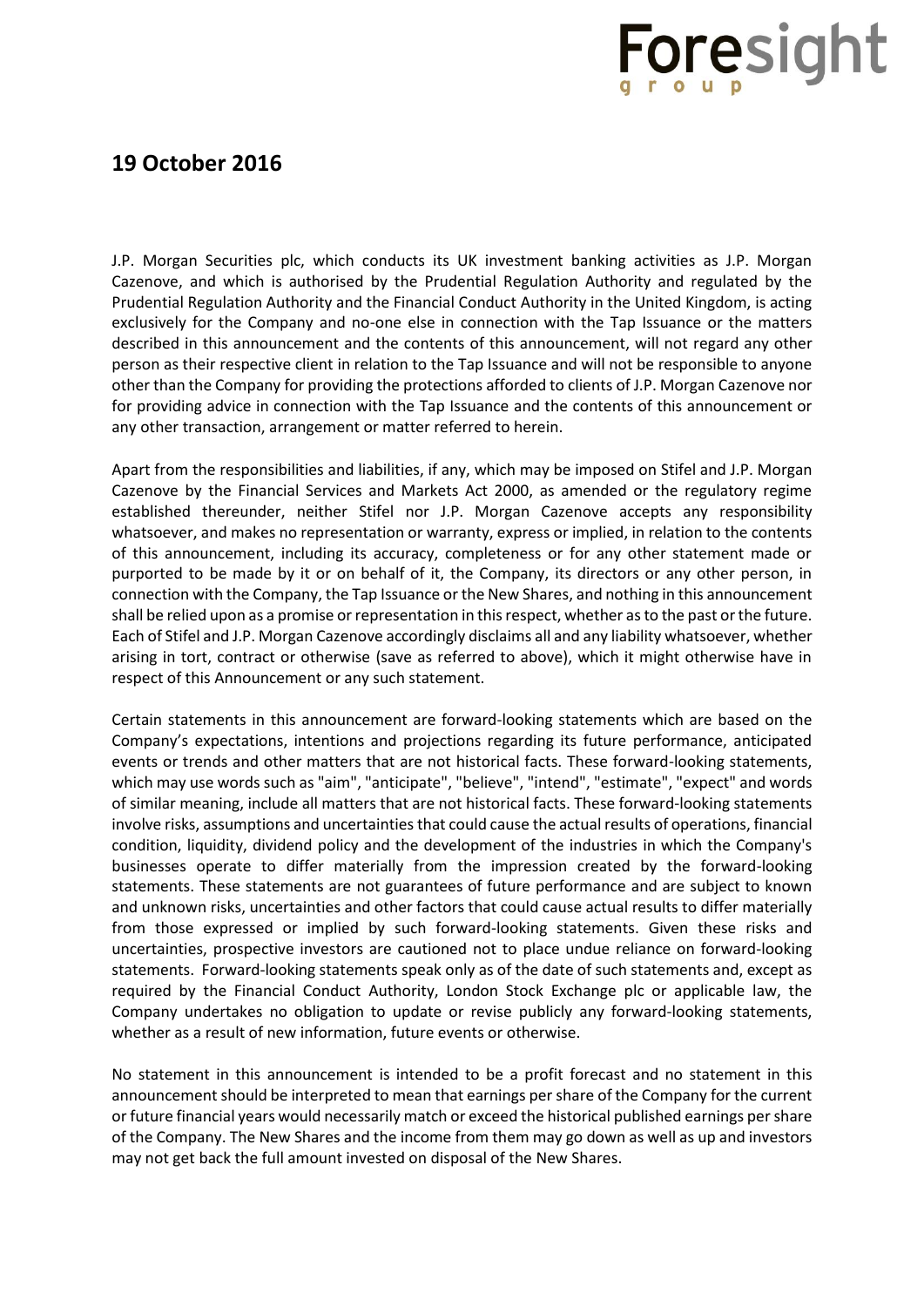

The New Shares to be issued pursuant to the Tap Issuance will not be admitted to trading on any stock exchange other than the London Stock Exchange.

Neither the content of the Company's website (or any other website) nor the content of any website accessible from hyperlinks on the Company's website (or any other website) is incorporated into, or forms part of, this announcement.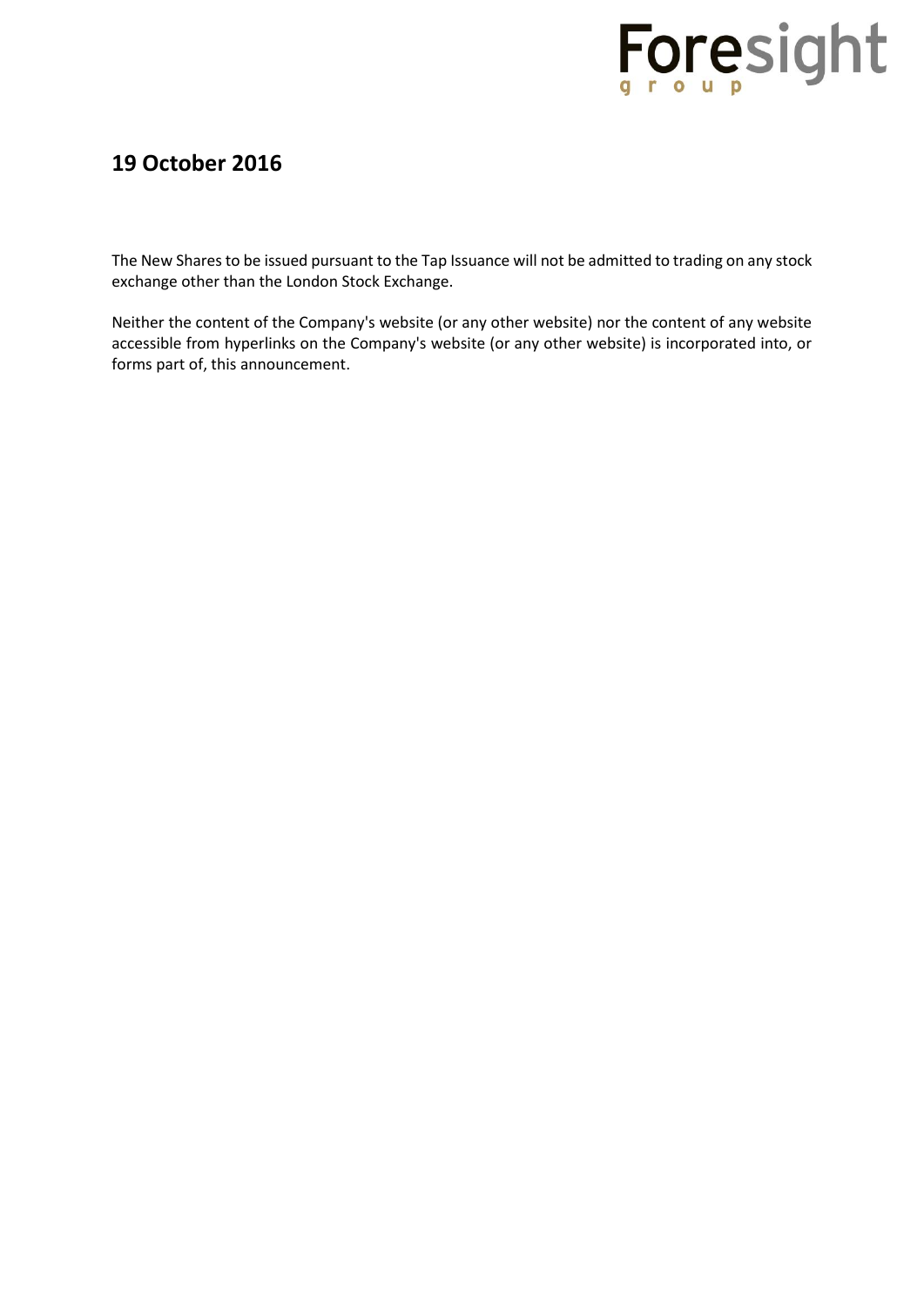

### APPENDIX TERMS AND CONDITIONS OF THE TAP ISSUANCE IMPORTANT INFORMATION FOR PLACEES ONLY REGARDING THE TAP ISSUANCE

MEMBERS OF THE PUBLIC ARE NOT ELIGIBLE TO TAKE PART IN THE TAP ISSUANCE. THIS ANNOUNCEMENT AND THE TERMS AND CONDITIONS SET OUT IN THIS APPENDIX ARE FOR INFORMATION PURPOSES ONLY AND ARE DIRECTED ONLY AT: (A) PERSONS IN MEMBER STATES OF THE EUROPEAN ECONOMIC AREA (**"EEA"**) WHO ARE QUALIFIED INVESTORS WITHIN THE MEANING OF ARTICLE 2(1)(E) OF EU DIRECTIVE 2003/71/EC AND AMENDMENTS THERETO (THE **"PROSPECTUS DIRECTIVE"**) (**"QUALIFIED INVESTORS"**) AND (B) IF IN THE UNITED KINGDOM, PERSONS WHO (I) HAVE PROFESSIONAL EXPERIENCE IN MATTERS RELATING TO INVESTMENTS WHO FALL WITHIN THE DEFINITION OF "INVESTMENT PROFESSIONALS" IN ARTICLE 19(5) OF THE FINANCIAL SERVICES AND MARKETS ACT 2000 (FINANCIAL PROMOTION) ORDER 2005, AS AMENDED (THE **"ORDER"**), OR ARE HIGH NET WORTH COMPANIES, UNINCORPORATED ASSOCIATIONS OR PARTNERSHIPS OR TRUSTEES OF HIGH VALUE TRUSTS AS DESCRIBED IN ARTICLE 49(2) OF THE ORDER AND (II) ARE "QUALIFIED INVESTORS" AS DEFINED IN SECTION 86 OF THE FINANCIAL SERVICES AND MARKETS ACT 2000 ("FSMA") AND (C) OTHERWISE, TO PERSONS TO WHOM IT MAY OTHERWISE BE LAWFUL TO COMMUNICATE IT TO (EACH A **"RELEVANT PERSON"**). NO OTHER PERSON SHOULD ACT OR RELY ON THIS ANNOUNCEMENT AND PERSONS DISTRIBUTING THIS ANNOUNCEMENT MUST SATISFY THEMSELVES THAT IT IS LAWFUL TO DO SO. BY ACCEPTING THE TERMS OF THIS ANNOUNCEMENT YOU REPRESENT AND AGREE THAT YOU ARE A RELEVANT PERSON. THIS APPENDIX AND THE TERMS AND CONDITIONS SET OUT HEREIN MUST NOT BE ACTED ON OR RELIED ON BY PERSONS WHO ARE NOT RELEVANT PERSONS. PERSONS DISTRIBUTING THIS ANNOUNCEMENT MUST SATISFY THEMSELVES THAT IT IS LAWFUL TO DO SO. ANY INVESTMENT OR INVESTMENT ACTIVITY TO WHICH THIS APPENDIX AND THE TERMS AND CONDITIONS SET OUT HEREIN RELATE IS AVAILABLE ONLY TO RELEVANT PERSONS AND WILL BE ENGAGED IN ONLY WITH RELEVANT PERSONS. THIS APPENDIX DOES NOT ITSELF CONSTITUTE AN OFFER FOR SALE OR SUBSCRIPTION OF ANY SECURITIES IN THE COMPANY.

THE NEW SHARES HAVE NOT BEEN AND WILL NOT BE REGISTERED UNDER THE US SECURITIES ACT OF 1933, AS AMENDED (THE **"US SECURITIES ACT''**), OR UNDER THE APPLICABLE SECURITIES LAWS OF ANY STATE OR OTHER JURISDICTION OF THE UNITED STATES, AND MAY NOT BE OFFERED, SOLD, TAKEN UP, RESOLD, TRANSFERRED OR DELIVERED, DIRECTLY OR INDIRECTLY WITHIN, INTO OR IN THE UNITED STATES, EXCEPT PURSUANT TO AN APPLICABLE EXEMPTION FROM, OR IN A TRANSACTION NOT SUBJECT TO, THE REGISTRATION REQUIREMENTS OF THE US SECURITIES ACT AND IN COMPLIANCE WITH THE SECURITIES LAWS OF ANY RELEVANT STATE OR OTHER JURISDICTION OF THE UNITED STATES. THERE WILL BE NO PUBLIC OFFER OF THE NEW SHARES IN THE UNITED STATES.

EACH PLACEE SHOULD CONSULT ITS OWN ADVISERS AS TO LEGAL, TAX, BUSINESS, FINANCIAL AND RELATED ASPECTS OF A SUBSCRIPTION FOR THE NEW SHARES.

Persons who are invited to and who choose to participate in the Tap Issuance, by making an oral or written offer to subscribe for New Shares, including any individuals, funds or others on whose behalf a commitment to subscribe for New Shares is given (**"Placees"**), will be deemed to have read and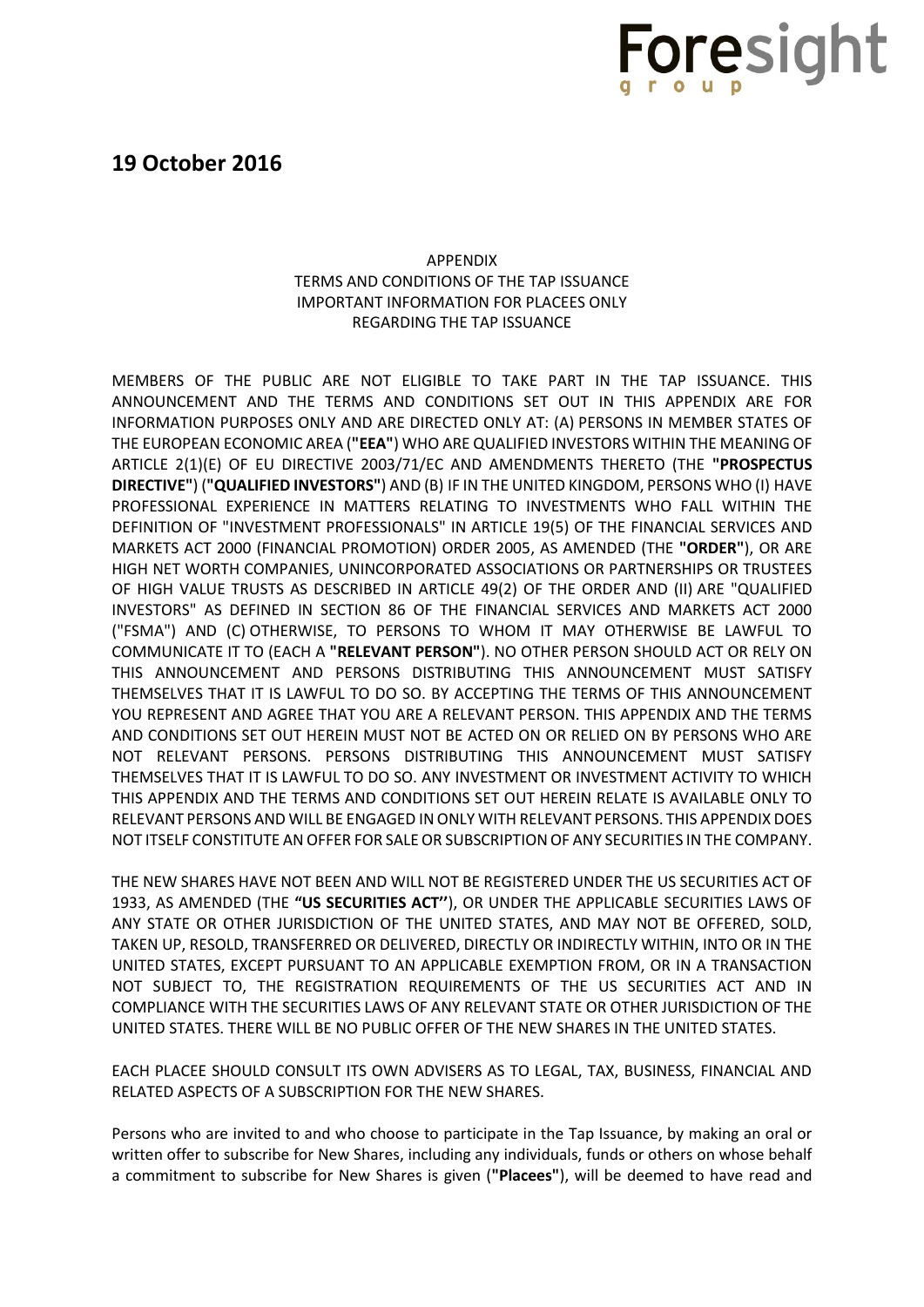### **19 October 2016**

understood this announcement in its entirety and to be making such offer on the terms and conditions, and to be providing the representations, warranties, acknowledgements and undertakings, contained in this Appendix. In particular each such Placee represents, warrants and acknowledges that:

- (a) it is a Relevant Person (as defined above) and undertakes that it will subscribe for, hold, manage or dispose of any New Shares that are allocated to it for the purposes of its business; and
- (b) if it is in a member state of the EEA and/or if it is a financial intermediary, as that term is used in Article 3(2) of the Prospectus Directive, that any New Shares subscribed for by it in the Tap Issuance will not be subscribed for on a non-discretionary basis on behalf of, nor will they be subscribed for with a view to their offer or resale to, persons in any member state of the EEA in circumstances which may give rise to an offer of securities to the public other than an offer or resale in a member state of the EEA which has implemented the Prospectus Directive to Qualified Investors (as defined above), or in circumstances in which the prior consent of Stifel and J.P. Morgan Cazenove has been given to each such proposed offer or resale.

Neither Stifel nor J.P. Morgan Cazenove (the **"Joint Bookrunners"**) makes any representation to any Placees regarding an investment in the New Shares.

### **Details of the Placing Agreement and of the New Shares**

The Joint Bookrunners, the Company and the Investment Manager have today entered into a placing agreement (the **"Placing Agreement"**) under which, on the terms and subject to the conditions set out therein, the Joint Bookrunners have agreed, as agent for and on behalf of the Company, to use reasonable endeavours to procure placees (the **"Placees"**) for up to 30,995,537 New Shares at a price to be determined following completion of a bookbuild process (the **"Tap Issuance"**).

The New Shares will, when issued, be credited as fully paid and will rank pari passu in all respects with the existing ordinary shares in the capital of the Company (the **"Ordinary Shares"**), including the right to receive all dividends and other distributions declared, made or paid in respect of the Ordinary Shares after the date of admission of the New Shares, including the third quarterly dividend of 1.54 pence in respect of the period from 1 July to 30 September 2016, which was approved by the Directors on 18 October 2016 and will be paid on 31 December 2016.

### **Applications for listing and admission to trading**

Applications will be made to the FCA for admission of the New Shares to the premium listing segment of the Official List of the UK Listing Authority (the **"Official List"**) and to London Stock Exchange plc (the **"London Stock Exchange"**) for admission of the New Shares to trading on its main market for listed securities (together, **"Admission"**). It is expected that Admission will become effective on or around 8.00 a.m. on Friday 28 October and that dealings in the New Shares will commence at that time.

### **Bookbuild**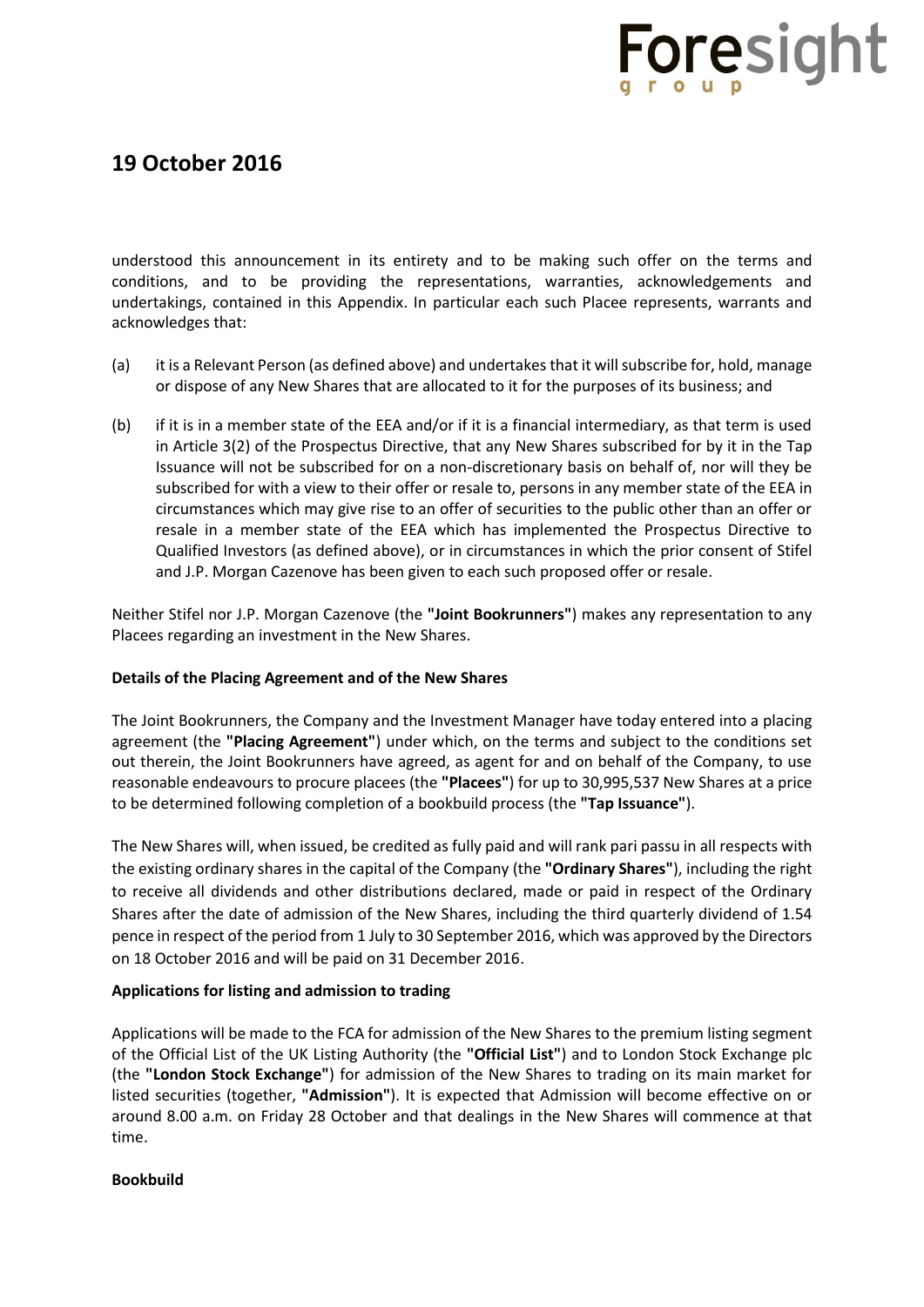## **19 October 2016**

The Joint Bookrunners will today commence the bookbuilding process for participation in the Tap Issuance by Placees (the **"Bookbuild"**). This Appendix gives details of the terms and conditions of, and the mechanics of participation in, the Tap Issuance. No commissions will be paid to Placees or by Placees in respect of any New Shares.

The Joint Bookrunners shall be entitled to effect the Tap Issuance by such alternative method to the Bookbuild as they may, in their absolute discretion following consultation with the Company and the Investment Manager, determine.

### **Participation in, and principal terms of, the Tap Issuance**

- 1. Each of Stifel and J.P. Morgan Cazenove is acting as a bookrunner and agent of the Company in connection with the Tap Issuance.
- 2. Participation in the Tap Issuance will only be available to persons who may lawfully be, and are, invited to participate by the Joint Bookrunners. The Joint Bookrunners and their respective affiliates are entitled to enter bids in the Bookbuild as principal.
- 3. A single price of 103.00 pence per New Share shall be payable to the Joint Bookrunners as agent for the Company by all Placees whose bids are successful (the **"Placing Price"**). The results of the Tap Issuance will be announced on a Regulatory Information Service (**"RIS"**) following the completion of the Bookbuild (the **"Placing Results Announcement"**).
- 4. To bid in the Bookbuild, prospective Placees should communicate their bid by telephone to their usual sales contact at one of the Joint Bookrunners. Each bid should state the number of New Shares which the prospective Placee wishes to subscribe for at the Placing Price. Bids may be scaled down by the Joint Bookrunners on the basis referred to in paragraph 8 below.
- 5. A bid in the Bookbuild will be made on the terms and subject to the conditions in this Appendix and will be legally binding on the Placee on behalf of which it is made and except with the Joint Bookrunners' consent will not be capable of variation or revocation after the time at which it is submitted. Each Placee's obligations will be owed to the Company and the Joint Bookrunners. Each Placee will also have an immediate, separate, irrevocable and binding obligation, owed to the Joint Bookrunners as agents of the Company, to pay in cleared funds immediately on the settlement date, in accordance with the registration and settlement requirements set out below, an amount equal to the product of the Placing Price and the number of New Shares such Placee has agreed to subscribe for and the Company has agreed to allot.
- 6. The Bookbuild is expected to close no later than 01:00pm (London time) on Tuesday 25 October 2016, but may be closed earlier or later at the discretion of the Joint Bookrunners. The Joint Bookrunners may, in agreement with the Company and the Investment Manager, accept bids that are received after the Bookbuild has closed.
- 7. Each prospective Placee's allocation will be agreed between the Joint Bookrunners (in consultation with the Company and the Investment Manager) and will be confirmed orally by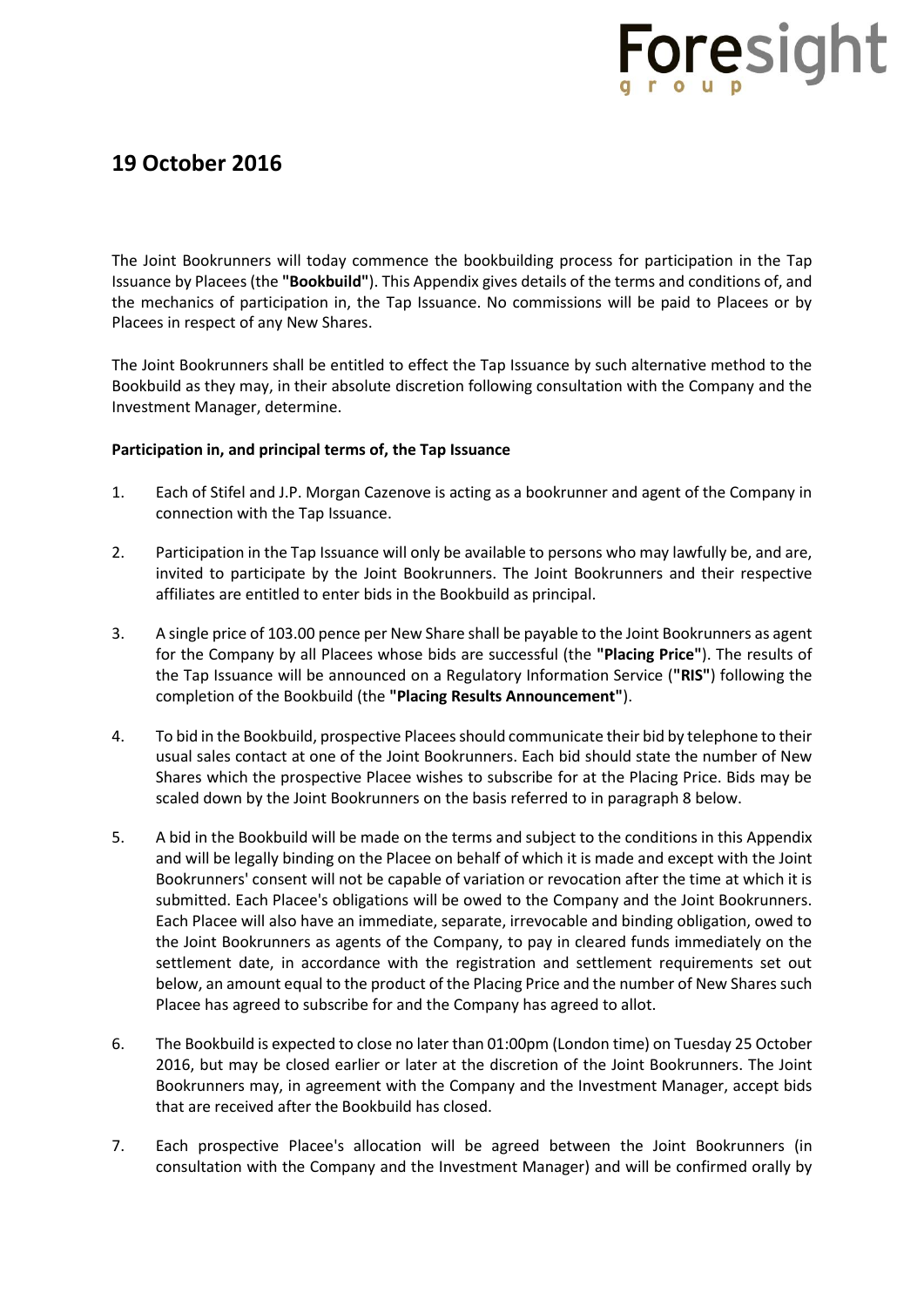### **19 October 2016**

either of the Joint Bookrunners (as agent for the Company) following the close of the Bookbuild and a trade confirmation will be despatched thereafter. This oral confirmation to such Placee will constitute an irrevocable legally binding commitment upon that person (who will at that point become a Placee) in favour of the Bookrunners and the Company to subscribe for the number of New Shares allocated to it at the Placing Price on the terms and conditions set out in this Appendix and in accordance with the Company's articles of association. All obligations under the Bookbuild and Tap Issuance will be subject to fulfilment of the conditions referred to below under "Conditions of the Tap Issuance" and to the Tap Issuance not being terminated on the basis referred to below under "Right to terminate under the Placing Agreement". By participating in the Bookbuild, each Placee will agree that its rights and obligations in respect of the Tap Issuance will terminate only in the circumstances described below and will not be capable of rescission or termination by the Placee.

- 8. The Joint Bookrunners may choose to accept bids, either in whole or in part, on the basis of allocations determined in agreement with the Company and may scale down any bids for this purpose on such basis as they may determine. The Joint Bookrunners may also, notwithstanding paragraphs 4 and 5 above and subject to prior consent of the Company (i) allocate New Shares after the time of any initial allocation to any person submitting a bid after that time and (ii) allocate New Shares after the Bookbuild has closed to any person submitting a bid after that time. The Company reserves the right (upon agreement with the Bookrunners) to reduce or seek to increase the amount to be raised pursuant to the Tap Issuance, in its absolute discretion.
- 9. Irrespective of the time at which a Placee's allocation pursuant to the Tap Issuance is confirmed, settlement for all New Shares to be subscribed for pursuant to the Tap Issuance will be required to be made at the same time, on the basis explained below under "Registration and settlement".
- 10. Except as required by law or regulation, no press release or other announcement will be made by the Joint Bookrunners or the Company using the name of any Placee (or its agent), in its capacity as Placee (or agent), other than with such Placee's prior written consent.
- 11. To the fullest extent permissible by law, neither of the Joint Bookrunners or any of their respective affiliates, agents, directors, officers or employees shall have any responsibility or liability to Placees (or to any other person whether acting on behalf of a Placee or otherwise). In particular, neither of the Joint Bookrunners or any of their respective affiliates, agents, directors, officers or employees shall have any liability (including to the fullest extent permissible by law, any fiduciary duties) in respect of the conduct of the Bookbuild or of such alternative method of effecting the Tap Issuance as the Joint Bookrunners and the Company may agree.

### **Conditions of the Tap Issuance**

The Tap Issuance is conditional upon the Placing Agreement becoming unconditional and not having been terminated in accordance with its terms. The obligations of the Joint Bookrunners under the Placing Agreement in respect of the New Shares is conditional on, inter alia: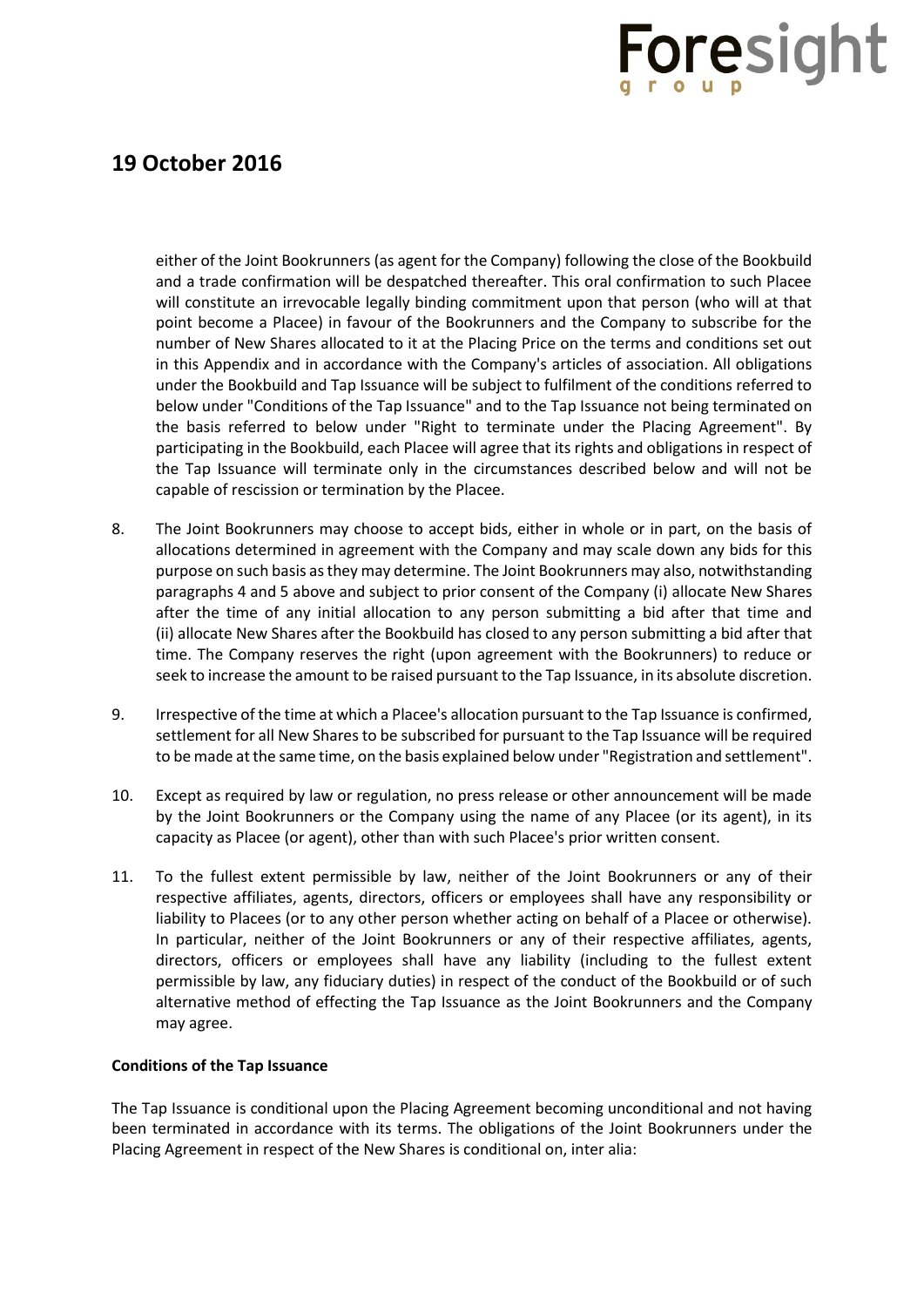## **19 October 2016**

- (a) agreement being reached between the Company and the Joint Bookrunners on the number of New Shares to be issued pursuant to the Tap Issuance;
- (b) none of the representations and warranties of the Company and the Investment Manager contained in the Placing Agreement being untrue and inaccurate or misleading (in the good faith opinion of the Joint Bookrunners) on the date of the Placing Agreement and at all times before Admission by reference to the facts and circumstances then subsisting, in each case in a manner, or to an extent, which is material;
- (c) each of the Company and the Investment Manager complying with its obligations under the Placing Agreement to the extent the same fall to be performed prior to Admission;
- (d) the Company allotting, subject only to Admission, the New Shares to the Placees in accordance with the Placing Agreement; and
- (e) Admission taking place by not later than 8.00 a.m. (London time) on Friday 28 October 2016.

If (i) any of the conditions contained in the Placing Agreement, including those described above, are not fulfilled (or, where permitted, waived or extended in writing by the Joint Bookrunners or have become incapable of fulfilment on or before the date or time specified for the fulfilment thereof (or such later date and/or time as the Joint Bookrunners may agree), or (ii) the Placing Agreement is terminated in the circumstances specified below, the Tap Issuance will not proceed and the Placees' rights and obligations hereunder in relation to the New Shares shall cease and terminate at such time and each Placee agrees that no claim can be made by the Placee in respect thereof. Any such extension or waiver will not affect Placees' commitments as set out in this announcement.

Neither of the Joint Bookrunners or any of their respective affiliates, agents, directors, officers or employees shall have any liability to any Placee (or to any other person whether acting on behalf of a Placee or otherwise) in respect of any decision they may make as to whether or not to waive or to extend the time and/or the date for the satisfaction of any condition to the Tap Issuance nor for any decision they may make as to the satisfaction of any condition or in respect of the Tap Issuance generally, and by participating in the Tap Issuance each Placee agrees that any such decision is within the absolute discretion of the Joint Bookrunners.

#### **Right to terminate under the Placing Agreement**

At any time before Admission, the Joint Bookrunners are entitled to terminate the Placing Agreement by giving notice in writing to the Company and the Investment Manager if, amongst other things, in their opinion (acting in good faith and following consultation with the Company to the extent practicable) (i) any of the Company's or the Investment Manager's warranties or representations contained in the Placing Agreement are not or cease to be true and accurate or have become misleading, in each case in a manner, or to an extent, which is material in the good faith opinion of the Joint Bookrunners; or (ii) there is a material breach by the Company or the Investment Manager of their respective obligations under the Placing Agreement; or (iii) there has been a material adverse change in the condition, financial, operational or otherwise, or in the earnings, management, business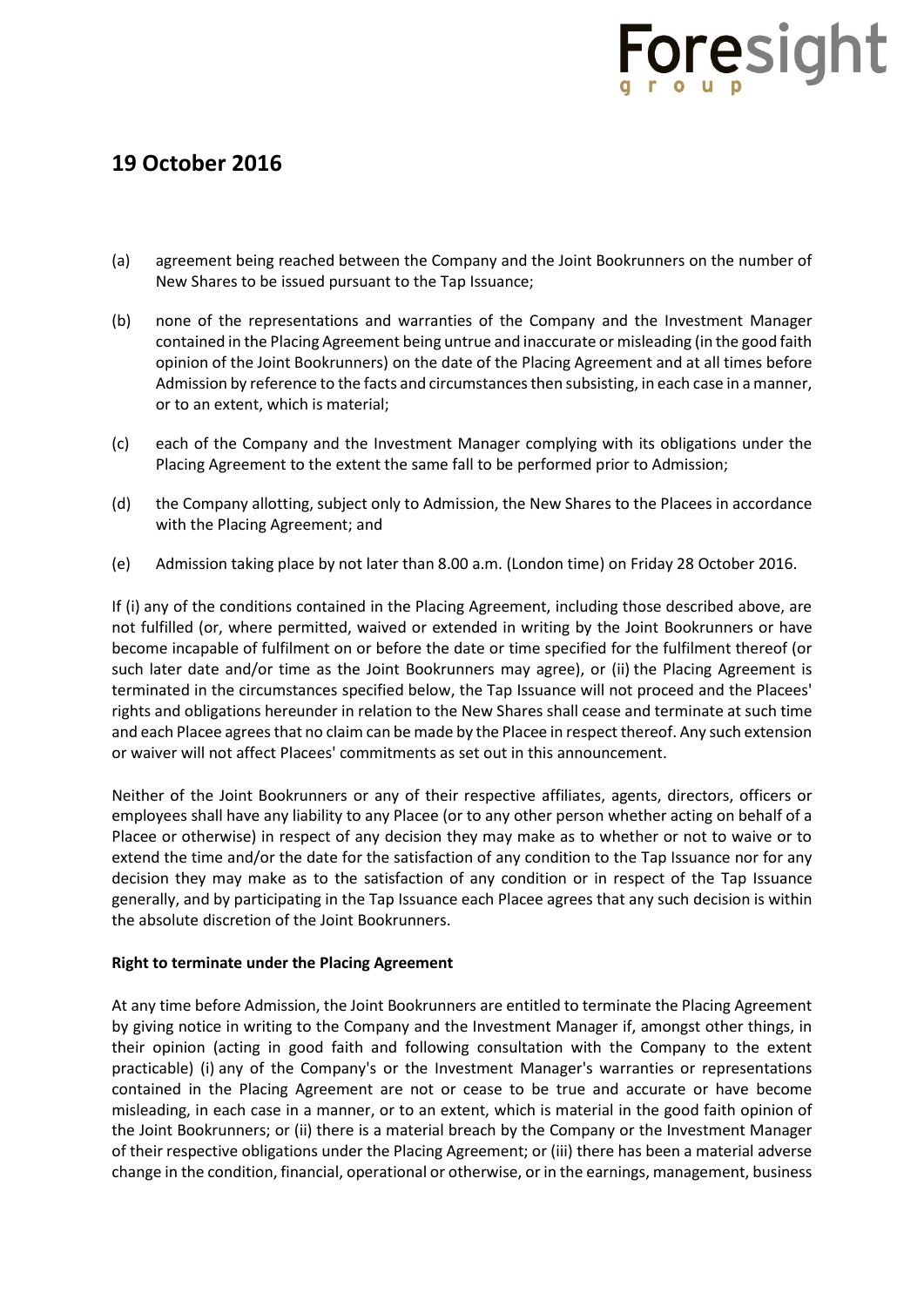## **19 October 2016**

affairs, business prospects or financial prospects of the Company and its subsidiaries, or the Investment Manager and its subsidiaries, whether or not arising in the ordinary course of business, since the date of the Placing Agreement; or (iv) the occurrence of a force majeure or market disruption event as specified in the Placing Agreement which is of such severity or magnitude as to make it impracticable or inadvisable to proceed with the Tap Issuance or which the Joint Bookrunners consider to be material.

Upon such notice being given, the parties to the Placing Agreement shall be released and discharged (except for any liability arising before or in relation to such termination) from their respective obligations under or pursuant to the Placing Agreement, subject to certain exceptions.

By participating in the Tap Issuance, Placees agree that the exercise by the Joint Bookrunners of any right of termination or other discretion under the Placing Agreement shall be within their absolute discretion and that they do not need to make any reference to Placees and that the Joint Bookrunners shall not have any liability to Placees whatsoever in connection with any such exercise or failure so to exercise.

### **No Prospectus**

No offering document or prospectus has been or will be submitted to be approved by the FCA or submitted to the London Stock Exchange in relation to the Tap Issuance and no such prospectus is required (in accordance with the Prospectus Directive) to be published and Placees' commitments will be made solely on the basis of the information contained in this announcement (including this Appendix) released by the Company today and any information publicly announced to a RIS by or on behalf of the Company on or prior to the date of this announcement and subject to the further terms set forth in the contract note to be provided to individual prospective Placees.

Each Placee, by accepting a participation in the Tap Issuance, agrees that the content of this announcement (including this Appendix) is exclusively the responsibility of the Company and confirms that it has neither received nor relied on any other information, representation, warranty, or statement made by or on behalf of the Company, the Investment Manager or either of the Joint Bookrunners or any other person and none of the Company, the Investment Manager, either of the Joint Bookrunners or any of their respective affiliates will be liable for any Placee's decision to participate in the Tap Issuance based on any other information, representation, warranty or statement which the Placees may have obtained or received. Each Placee acknowledges and agrees that it has relied on its own investigation of the business, financial or other position of the Company and the Investment Manager in accepting a participation in the Tap Issuance. Nothing in this paragraph shall exclude or limit the liability of any person for fraudulent misrepresentation by that person.

#### **Registration and settlement**

Settlement of transactions in the New Shares following Admission will take place within the system administered by Euroclear UK & Ireland Limited (**"CREST"**), subject to certain exceptions. The Joint Bookrunners and the Company reserve the right to require settlement for and delivery of the New Shares (or a portion thereof) to Placees in certificated form if delivery or settlement is not possible or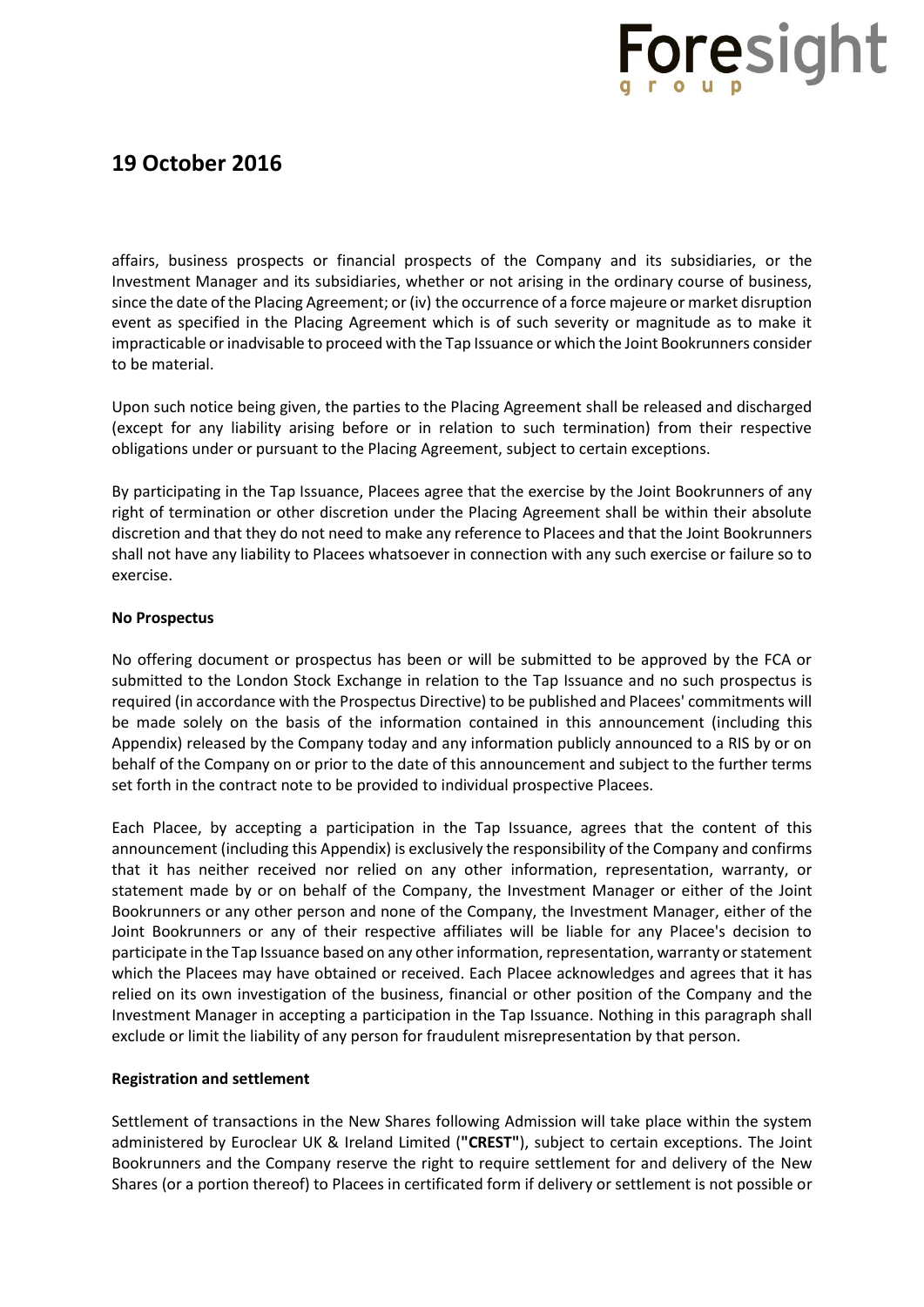## **19 October 2016**

practicable within the CREST system or would not be consistent with the regulatory requirements in the Placee's jurisdiction.

Following the close of the Bookbuild for the Tap Issuance, each Placee allocated New Shares in the Tap Issuance will be sent a contract note stating the number of New Shares to be allocated to it at the Placing Price and settlement instructions. Each Placee agrees that it will do all things necessary to ensure that delivery and payment is completed in accordance with the standing CREST or certificated settlement instructions that it has in place with the Joint Bookrunners.

The Company will deliver the New Shares to a CREST account operated by Stifel as the Company's agent and Friday 28 October 2016 will enter its delivery (DEL) instruction into the CREST system. The input to CREST by a Placee of a matching or acceptance instruction will then allow delivery of the relevant New Shares to that Placee against payment.

It is expected that settlement will be on 28 October 2016 on a delivery versus payment basis in accordance with the instructions set out in the trade confirmation.

Interest is chargeable daily on payments not received from Placees on the due date in accordance with the arrangements set out above at the rate of two percentage points above LIBOR as determined by the Joint Bookrunners.

Each Placee is deemed to agree that, if it does not comply with these obligations, the Joint Bookrunners (as agent for the Company) may sell any or all of the New Shares allocated to that Placee on such Placee's behalf and retain from the proceeds, for the Company's account and benefit, an amount equal to the aggregate amount owed by the Placee plus any interest due. The relevant Placee will, however, remain liable for any shortfall below the aggregate amount owed by it and may be required to bear any stamp duty or stamp duty reserve tax (together with any interest or penalties) or other similar taxes imposed in any jurisdiction which may arise upon the sale of such New Shares on such Placee's behalf.

If New Shares are to be delivered to a custodian or settlement agent, Placees should ensure that the trade confirmation is copied and delivered immediately to the relevant person within that organisation. Insofar as New Shares are registered in a Placee's name or that of its nominee or in the name of any person for whom a Placee is contracting as agent or that of a nominee for such person, such New Shares should, subject as provided below, be so registered free from any liability to UK stamp duty or stamp duty reserve tax. Placees shall not be entitled to receive any fee or commission in connection with the Tap Issuance.

#### **Representations and warranties and further terms**

By participating in the Tap Issuance, each Placee (and any person acting on such Placee's behalf) irrevocably acknowledges, confirms, undertakes, represents, warrants and agrees (as the case may be) with each of the Joint Bookrunners (in its capacity as a bookrunner and agent of the Company, in each case as a fundamental term of its application for New Shares), the following: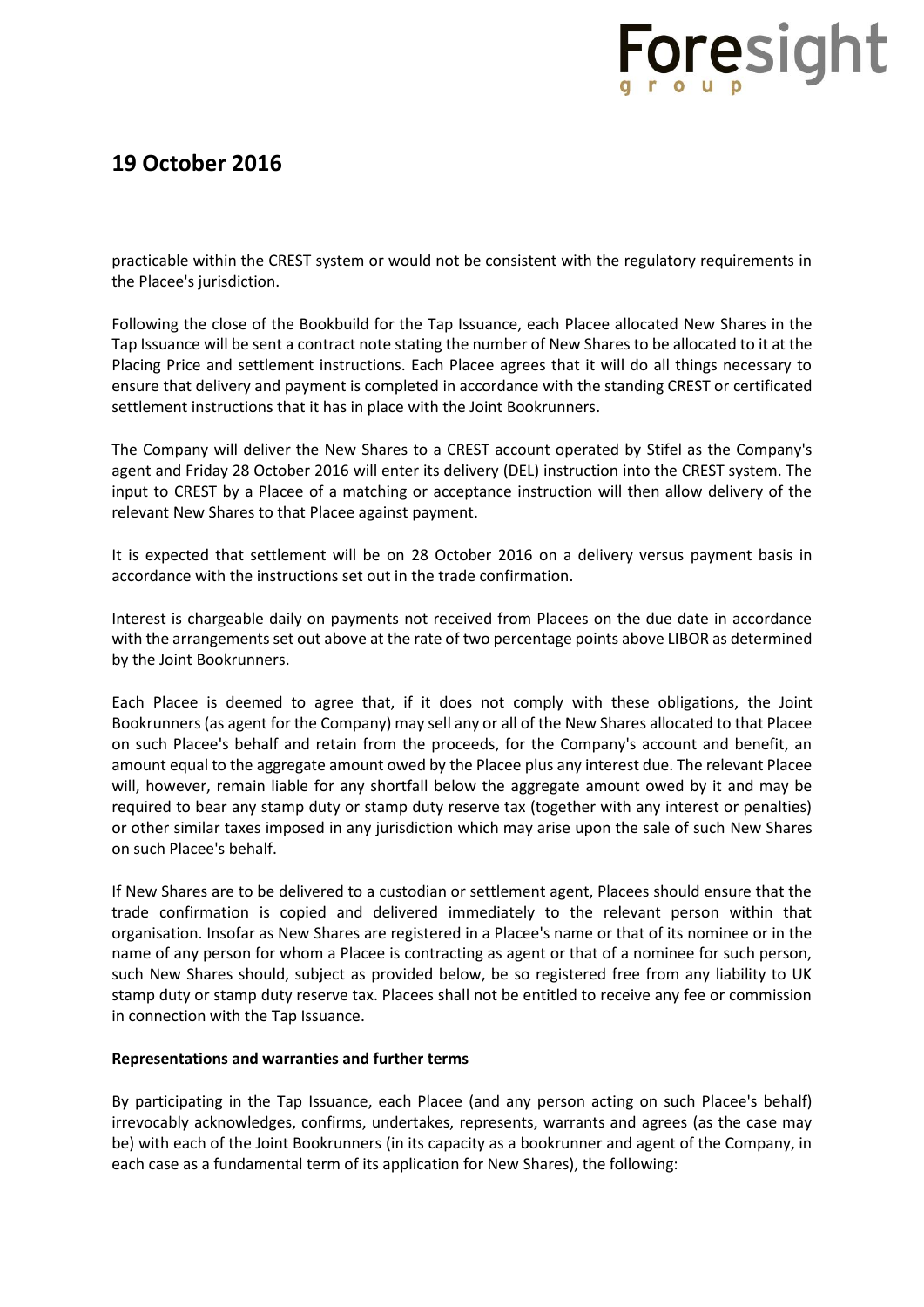- (a) it has read and understood this announcement, including this Appendix, in its entirety and that its acquisition of New Shares is subject to and based upon all the terms, conditions, representations, warranties, acknowledgements, agreements and undertakings and other information contained herein and undertakes not to redistribute or duplicate this announcement;
- (b) that no offering document or prospectus has been or will be prepared in connection with the Tap Issuance and it has not received and will not receive a prospectus or other offering document in connection with the Bookbuild, the Tap Issuance or the New Shares;
- (c) the Tap Issuance does not constitute a recommendation or financial product advice and no Joint Bookrunner has had regard to its particular objectives, financial situation and needs;
- (d) that the Ordinary Shares in the capital of the Company are listed on the premium listing segment of the Official List of the UK Listing Authority and admitted to trading on the main market of the London Stock Exchange, and that the Company is therefore required to publish certain business and financial information in accordance with the rules and practices of the FCA and that it is able to obtain or access such information, or comparable information concerning any other publicly traded company, in each case without undue difficulty;
- (e) that none of the Company, the Investment Manager the Joint Bookrunners any of their respective affiliates, agents, directors, officers or employees or any person acting on behalf of any of them has provided, and none of them will provide, it with any material regarding the New Shares or the Company or any other person other than this announcement, nor has it requested either of the Joint Bookrunners, the Company, the Investment Manager, any of their respective affiliates or any person acting on behalf of any of them to provide it with any such information;
- (f) unless otherwise specifically agreed with the Joint Bookrunners, that it is not, and at the time the New Shares are subscribed for, neither it nor the beneficial owner of the New Shares will be, a resident of Australia, Canada, Japan or South Africa and further acknowledges that the New Shares have not been and will not be registered under the securities legislation of Australia, Canada, Japan or South Africa and, subject to certain exceptions, may not be offered, sold, transferred, delivered or distributed, directly or indirectly, in or into those jurisdictions;
- (g) that it is not within the United States and will not be within the United States at the time that any buy order for New Shares is originated by it; (ii) is acquiring the New Shares in an "offshore transaction" as defined in Regulation S under the US Securities Act; and (iii) is not acquiring any of the New Shares as a result of any form of "directed selling efforts" (within the meaning of Regulation S under the US Securities Act);
- (h) it is not within Australia, Canada, Japan South Africa or any other jurisdiction in which it is unlawful to make or accept an offer to subscribe for the New Shares, and it will not offer or sell such New Shares into any such jurisdiction;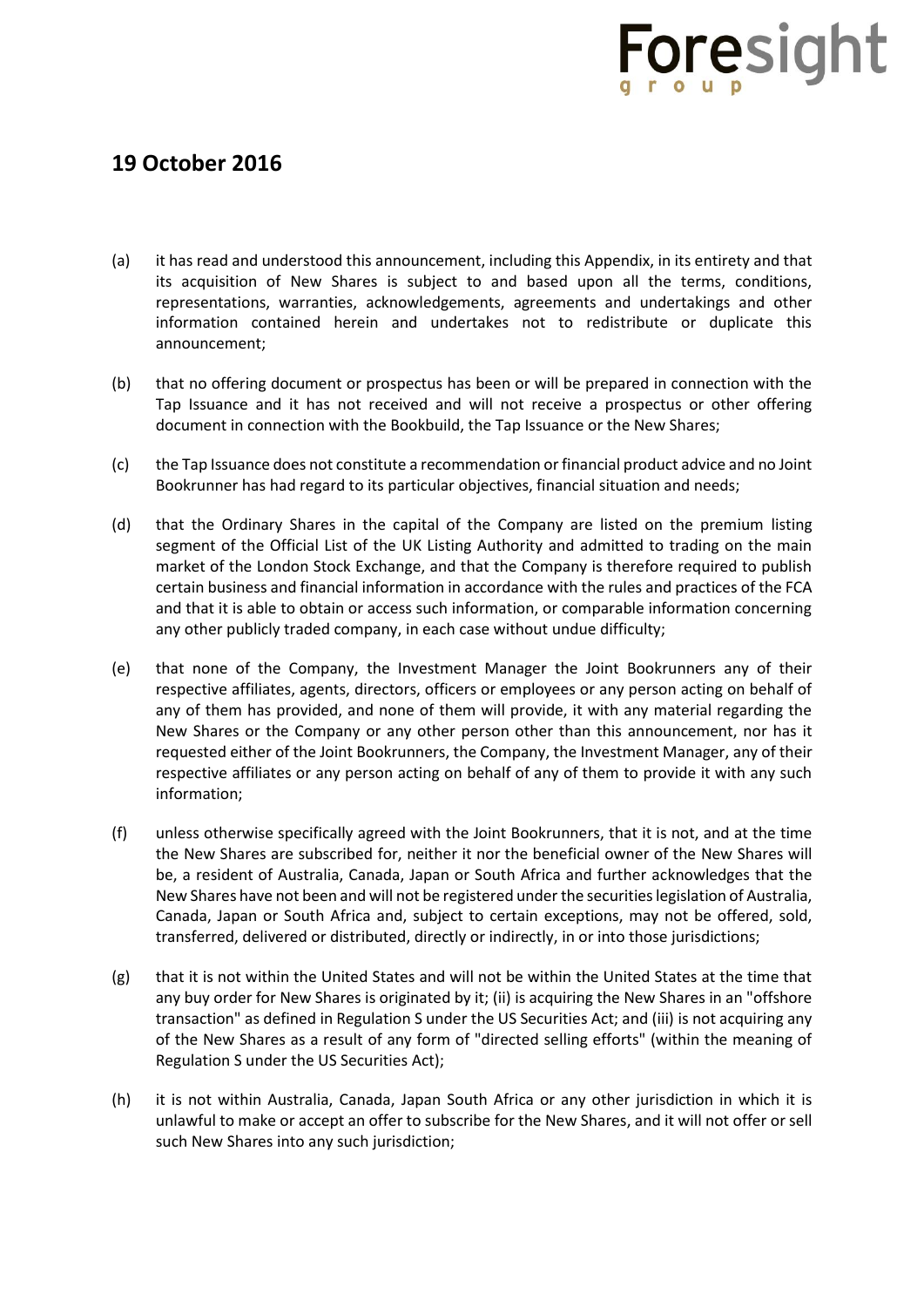- (i) that the content of this announcement is exclusively the responsibility of the Company and that neither of the Joint Bookrunners or any of their respective affiliates, agents, directors, officers or employees or any person acting on behalf of any of them has or shall have any liability for any information, representation or statement contained in this announcement or any information previously or subsequently published by or on behalf of the Company or the Investment Manager, including, without limitation, any information required to be published by the Company pursuant to applicable laws (the **"Exchange Information"**) and will not be liable for any Placee's decision to participate in the Tap Issuance based on any information, representation or statement contained in this announcement or otherwise. Each Placee further represents, warrants and agrees that the only information on which it is entitled to rely and on which such Placee has relied in committing itself to subscribe for the New Shares is contained in this announcement and any information previously published by the Company by notification to a RIS, such information being all that it deems necessary to make an investment decision in respect of the New Shares and that it has neither received nor relied on any other information given or representations, warranties or statements made by either of the Joint Bookrunners, the Investment Manager or the Company and neither of the Joint Bookrunners, the Investment Manager or the Company will be liable for any Placee's decision to accept an invitation to participate in the Tap Issuance based on any other information, representation, warranty or statement. Each Placee further acknowledges and agrees that it has relied on its own investigation of the business, financial or other position of the Company in deciding to participate in the Tap Issuance. None of the Company, the Investment Manager, the Joint Bookrunners or any of their respective affiliates has made any representations to it, express or implied, with respect to the Company, the Investment Manager, the Tap Issuance and the New Shares or the accuracy, completeness or adequacy of the Exchange Information, and each of them expressly disclaims any liability in respect thereof. Nothing in this paragraph or otherwise in this announcement excludes the liability of any person for fraudulent misrepresentation made by that person;
- (j) that it has complied with its obligations under the Criminal Justice Act 1993 and all other applicable market abuse and insider dealing legislation and in connection with money laundering and terrorist financing under the Criminal Justice (Money Laundering and Terrorist Financing) Acts 2010 and 2013 of Ireland, the Proceeds of Crime Act 2002 (as amended), the Terrorism Act 2000, the Terrorism Act 2006, the Money Laundering Regulations 2007 (the "Regulations") and the Money Laundering Sourcebook of the FCA and, if making payment on behalf of a third party, that satisfactory evidence has been obtained and recorded by it to verify the identity of the third party as required by the Regulations;
- (k) that it is acting as principal only in respect of the Tap Issuance or, if it is acting for any other person: (i) it is duly authorised to do so and has full power to make the acknowledgments, representations and agreements herein on behalf of each such person; and (ii) it is and will remain liable to the Company and/or the Joint Bookrunners for the performance of all its obligations as a Placee in respect of the Tap Issuance (regardless of the fact that it is acting for another person);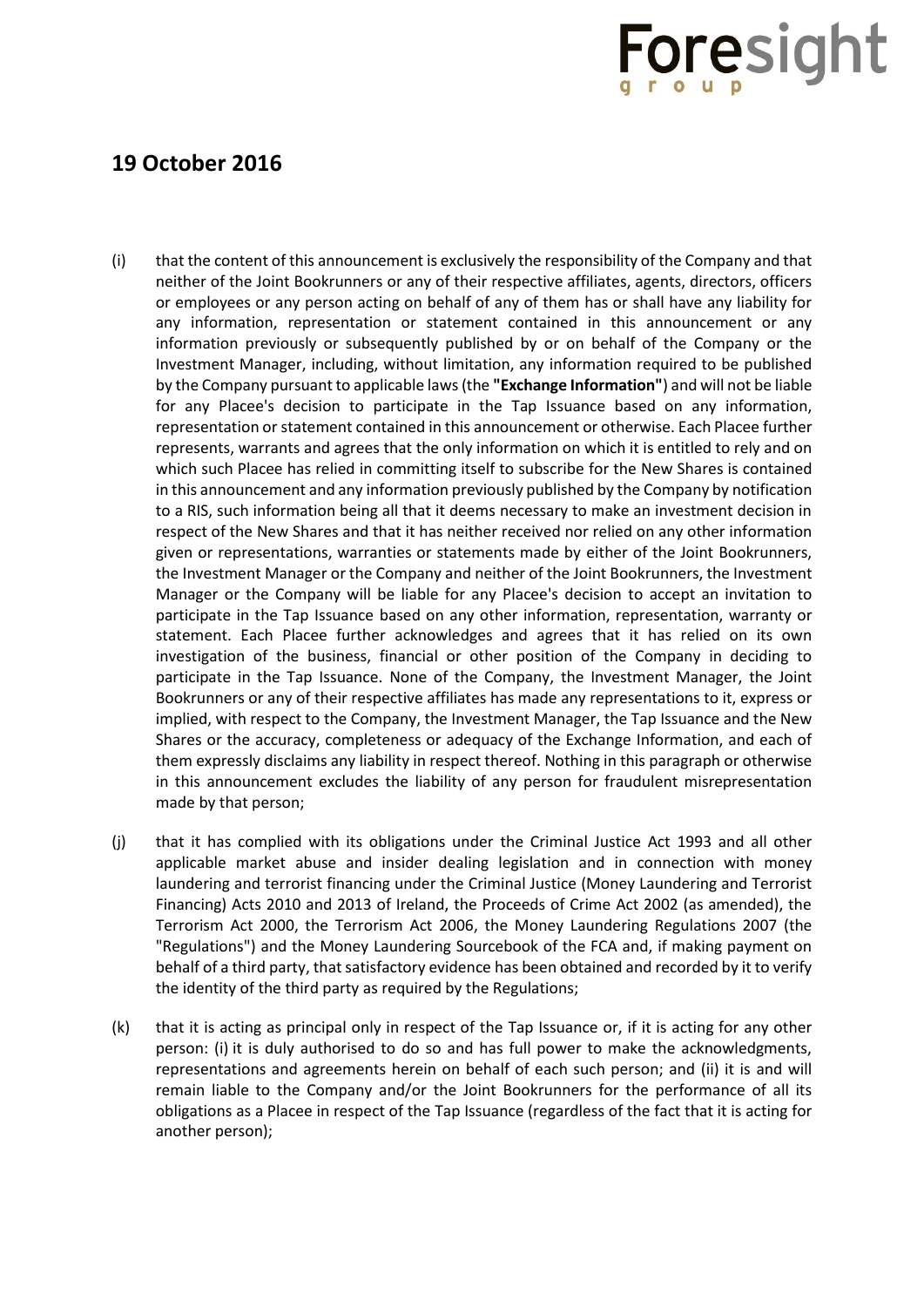- (l) if a financial intermediary, as that term is used in Article 3(2) of the Prospectus Directive, that the New Shares subscribed for by it in the Tap Issuance will not be subscribed for on a nondiscretionary basis on behalf of, nor will they be subscribed for with a view to their offer or resale to, persons in a member state of the EEA other than Qualified Investors, or in circumstances in which the prior consent of the Joint Bookrunners has been given to the proposed offer or resale;
- (m) that it has not offered or sold and will not offer or sell any New Shares to the public in any member state of the EEA except in circumstances falling within Article 3(2) of the Prospectus Directive which do not result in any requirement for the publication of a prospectus pursuant to Article 3 of that Directive;
- (n) that it has only communicated or caused to be communicated and will only communicate or cause to be communicated any invitation or inducement to engage in investment activity (within the meaning of section 21 of FSMA) relating to the New Sharesin circumstances in which section 21(1) of FSMA does not require approval of the communication by an authorised person;
- (o) that it has complied and will comply with all applicable provisions of FSMA with respect to anything done by it in relation to the New Shares in, from or otherwise involving, the United Kingdom;
- (p) if in a member state of the EEA, unless otherwise specifically agreed with the Joint Bookrunners in writing, that it is a Qualified Investor;
- (q) if in the United Kingdom, that it is a person (i) having professional experience in matters relating to investments and who falls within the definition of "investment professionals" in Article 19(5) of the Order; or (ii) who is a high net worth entity falling within Article 49 of the Order; or (iii) to whom this announcement may otherwise lawfully be communicated;
- (r) that no action has been or will be taken by either the Company, the Investment Manager or either of the Joint Bookrunners or any person acting on behalf of the Company, the Investment Manager or either of the Joint Bookrunners that would, or is intended to, permit a public offer of the New Shares in any country or jurisdiction where any such action for that purpose is required;
- (s) that it and any person acting on its behalf is entitled to subscribe for the New Shares under the laws of all relevant jurisdictions which apply to it and that it has fully observed such laws and obtained all such governmental and other guarantees, permits, authorisations, approvals and consents which may be required thereunder and complied with all necessary formalities and that it has not taken any action or omitted to take any action which will or may result in either of the Joint Bookrunners, the Company, the Investment Manager or any of their respective directors, officers, agents, employees or advisers acting in breach of the legal or regulatory requirements of any jurisdiction in connection with the Tap Issuance;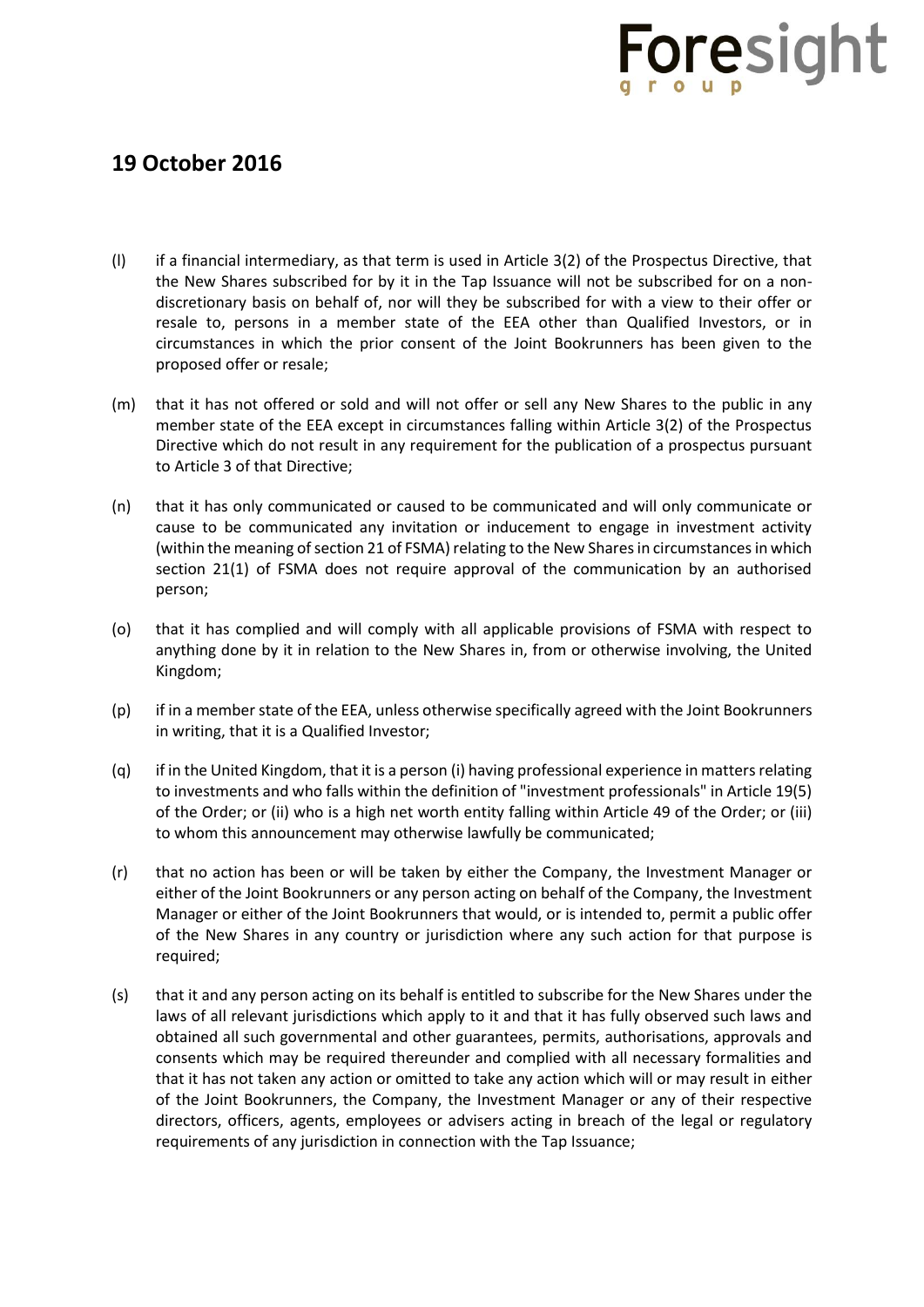- (t) that it has all necessary capacity and has obtained all necessary consents and authorities to enable it to commit to its participation in the Tap Issuance and to perform its obligations in relation thereto (including, without limitation, in the case of any person on whose behalf it is acting, all necessary consents and authorities to agree to the terms set out or referred to in this announcement) and will honour such obligations;
- (u) that it (and any person acting on its behalf) will make payment for the New Shares allocated to it in accordance with this Appendix on the due time and date set out herein, failing which the relevant New Shares may be placed with other persons or sold as the Joint Bookrunners may in their absolute discretion determine and without liability to such Placee;
- (v) that its allocation (if any) of New Shares will represent a maximum number of New Shares which it will be entitled, and required, to subscribe for, and that the Joint Bookrunners or the Company may call upon it to subscribe for a lower number of New Shares (if any), but in no event in aggregate more than the aforementioned maximum;
- (w) that the person whom it specifies for registration as holder of the New Shares will be (i) itself or (ii) its nominee, as the case may be. None of the Company, the Investment Manager or either of the Joint Bookrunners will be responsible for any liability to stamp duty or stamp duty reserve tax or other similar taxes resulting from a failure to observe this requirement. Each Placee and any person acting on behalf of such Placee agrees to indemnify the Company, the Investment Manager and each Joint Bookrunner in respect of the same on an after-tax basis on the basis that the New Shares will be allotted to the CREST stock account of Stifel who will hold them as nominee on behalf of such Placee until settlement in accordance with its standing settlement instructions;
- (x) that neither of the Joint Bookrunners, any of their respective affiliates or any person acting on behalf of any of them, is making any recommendations to it or, advising it regarding the suitability of any transactions it may enter into in connection with the Tap Issuance and that participation in the Tap Issuance is on the basis that it is not and will not be a client of any Joint Bookrunner and that no Joint Bookrunner has any duties or responsibilities to it for providing the protections afforded to such Joint Bookrunner's respective clients or customers or for providing advice in relation to the Tap Issuance nor in respect of any representations, warranties, undertakings or indemnities contained in the Placing Agreement nor for the exercise or performance of any of its rights and obligations thereunder including any rights to waive or vary any conditions or exercise any termination right;
- (y) that in making any decision to subscribe for the New Shares, it has knowledge and experience in financial, business and international investment matters as is required to evaluate the merits and risks of subscribing for the New Shares. It further confirms that it is experienced in investing in securities of this nature in this sector and is aware that it may be required to bear, and is able to bear, the economic risk of participating in, and is able to sustain a complete loss in connection with, the Tap Issuance. It further confirms that it relied on its own examination and due diligence of the Investment Manager, the Company and their respective associates taken as a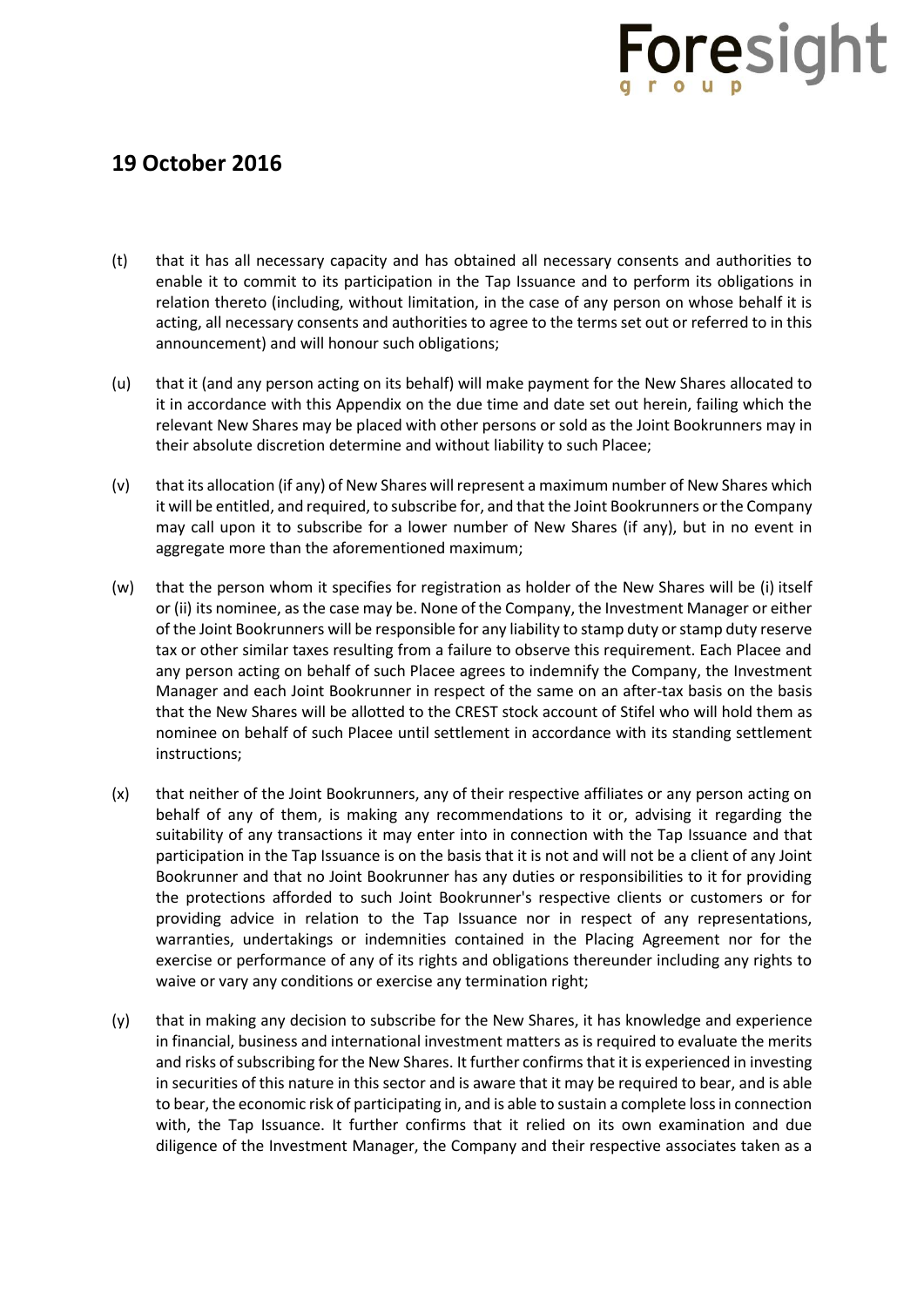

whole, and the terms of the Tap Issuance, including the merits and risks involved, and not upon any view expressed or information provided by or on behalf of either of the Joint Bookrunners;

- (z) that in connection with the Tap Issuance, a Joint Bookrunner and any of its affiliates acting as an investor for its own account may take up New Shares in the Company and in that capacity may subscribe for, retain, purchase or sell for its own account such Ordinary Shares in the Company and any securities of the Company or related investments and may offer or sell such securities or other investments otherwise than in connection with the Tap Issuance. Neither of the Joint Bookrunners intends to disclose the extent of any such investment or transactions otherwise than in accordance with any legal or regulatory obligation to do so;
- (aa) that in making any decision to subscribe for the New Shares, it acknowledges that the Company has been established in Jersey as a listed fund under a fast-track authorisation process and is therefore only suitable for professional or experienced investors, or those who have taken appropriate professional advice. It further acknowledges that regulatory requirements which may be deemed necessary for the protection of retail or inexperienced investors, do not apply to listed funds and it accepts the reduced requirements accordingly;
- (bb) that in making any decision to subscribe for the New Shares, it is responsible for ensuring that all aspects of the Company are acceptable to it. It further acknowledges that investment in listed funds may involve special risks that could lead to a loss of all or a substantial portion of such investment. It further confirms that it fully understands and accepts the nature of the Company and the potential risks inherent in investing in the Company;
- (cc) that these terms and conditions and any agreements entered into by it pursuant to these terms and conditions and any non-contractual obligations arising out of or in connection with such agreements shall be governed by and construed in accordance with the laws of England and Wales and it submits (on behalf of itself and on behalf of any person on whose behalf it is acting) to the exclusive jurisdiction of the English courts as regards any claim, dispute or matter arising out of any such contract, except that enforcement proceedings in respect of the obligation to make payment for the New Shares (together with any interest chargeable thereon) may be taken by the Company or either of the Joint Bookrunners in any jurisdiction in which the relevant Placee is incorporated or in which any of its securities have a quotation on a recognised stock exchange;
- (dd) that the Company, the Investment Manager, each of the Joint Bookrunners and their respective affiliates and others will rely upon the truth and accuracy of the representations, warranties and acknowledgements set forth herein and which are given to each Joint Bookrunner on its own behalf and on behalf of the Company and are irrevocable and it irrevocably authorises the Company and each of the Joint Bookrunners to produce this announcement, pursuant to, in connection with, or as may be required by any applicable law or regulation, administrative or legal proceeding or official inquiry with respect to the matters set forth herein;
- (ee) that it will indemnify on an after-tax basis and hold the Company, the Investment Manager, each of the Joint Bookrunners and their respective affiliates harmless from any and all costs,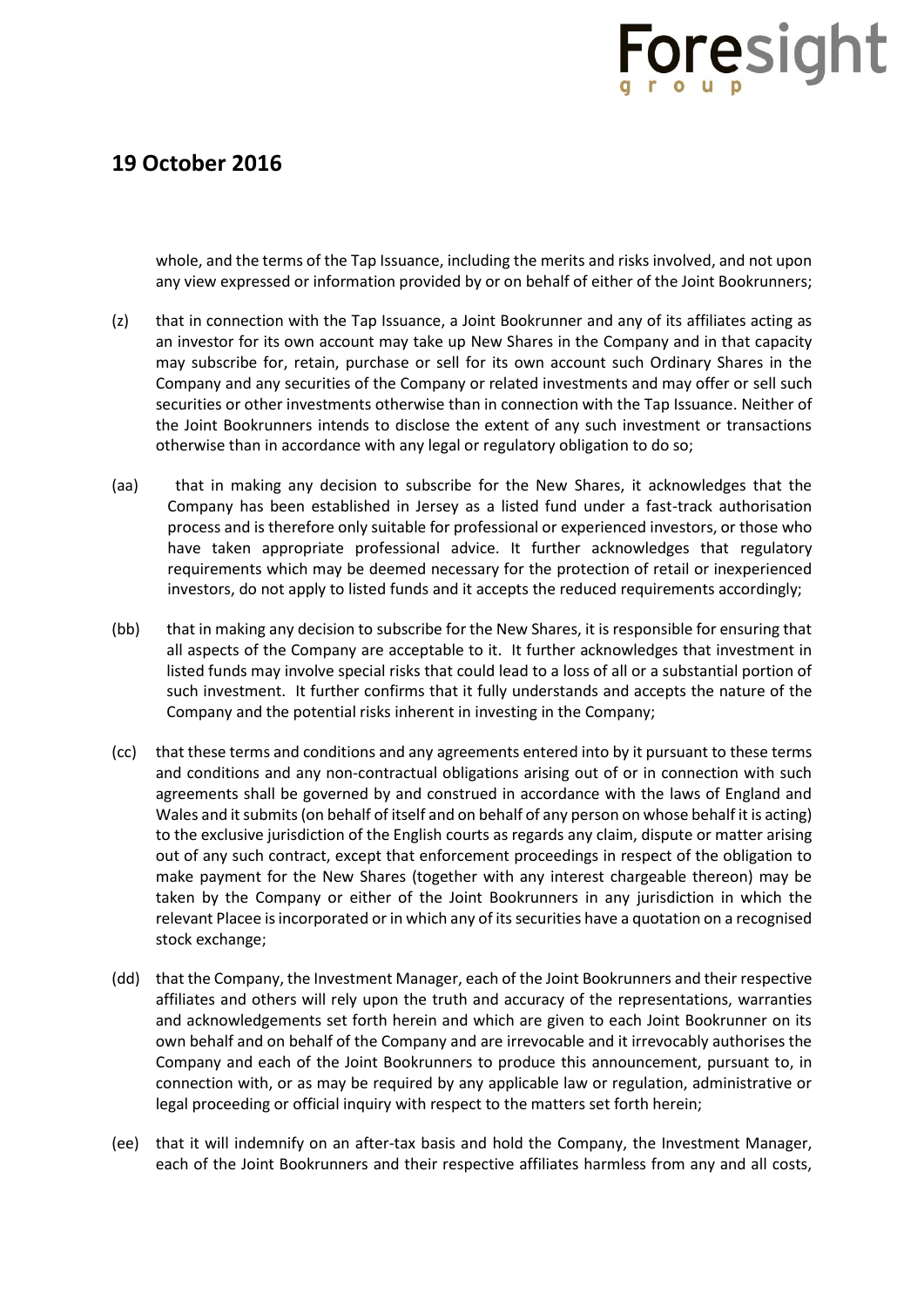### **19 October 2016**

claims, liabilities and expenses (including legal fees and expenses) arising out of or in connection with any breach of the representations, warranties, acknowledgements, agreements and undertakings in this Appendix and further agrees that the provisions of this Appendix shall survive after completion of the Tap Issuance;

- (ff) that it has neither received nor relied on any inside information concerning the Company in accepting the invitation to participate in the Tap Issuance; and
- (gg) if it is a pension fund or investment company, its acquisition of New Shares is in full compliance with applicable laws and regulations.

The foregoing representations, warranties and confirmations are given for the benefit of the Company, the Investment Manager and the Joint Bookrunners and are irrevocable. Each Placee, and any person acting on behalf of the Placee, acknowledges that none of the Company, the Investment Manager or either of the Joint Bookrunners owes any fiduciary or other duties to any Placee in respect of any representations, warranties, undertakings or indemnities in the Placing Agreement.

By participating in the Tap Issuance, each Placee (and any person acting on the Placee's behalf) subscribing for New Shares acknowledges that the New Shares have not been and will not be registered under the US Securities Act and that the New Shares are being offered and sold only in an "offshore transaction" within the meaning of and in reliance on Regulation S under the US Securities Act.

Please also note that the agreement to allot and issue New Sharesto Placees (or the persons for whom Placees are contracting as agent) free of stamp duty and stamp duty reserve tax relates only to their allotment and issue to Placees, or such persons as they nominate as their agents, direct from the Company for the New Shares in question. Such agreement also assumes that the New Shares are not being subscribed for in connection with arrangements to issue depositary receipts or to issue or transfer the New Sharesinto a clearance service. If there are any such arrangements, or the settlement relates to any other dealing in the New Shares, stamp duty or stamp duty reserve tax or other similar taxes may be payable, for which none of the Company, the Investment Manager or either of the Joint Bookrunners will be responsible and the Placees shall indemnify the Company, the Investment Manager and each of the Joint Bookrunners on an after-tax basis for any stamp duty or stamp duty reserve tax paid by them in respect of any such arrangements or dealings. If this is the case, each Placee should seek its own advice and notify the Joint Bookrunners accordingly.

None of the Company, the Investment Manager or either of the Joint Bookrunners are liable to bear any transfer taxes that arise on a sale of New Shares subsequent to their acquisition by Placees or for transfer taxes arising otherwise than under the laws of the United Kingdom. Each Placee should, therefore, take its own advice as to whether any such transfer tax liability arises and notify the Joint Bookrunners accordingly. Furthermore, each Placee agrees to indemnify on an after-tax basis and hold each Joint Bookrunner, the Investment Manager and/or the Company and their respective affiliates harmless from any and all interest, fines or penalties in relation to stamp duty, stamp duty reserve tax and all other similar duties or taxes to the extent that such interest, fines or penalties arise from the unreasonable default or delay of that Placee or its agent.